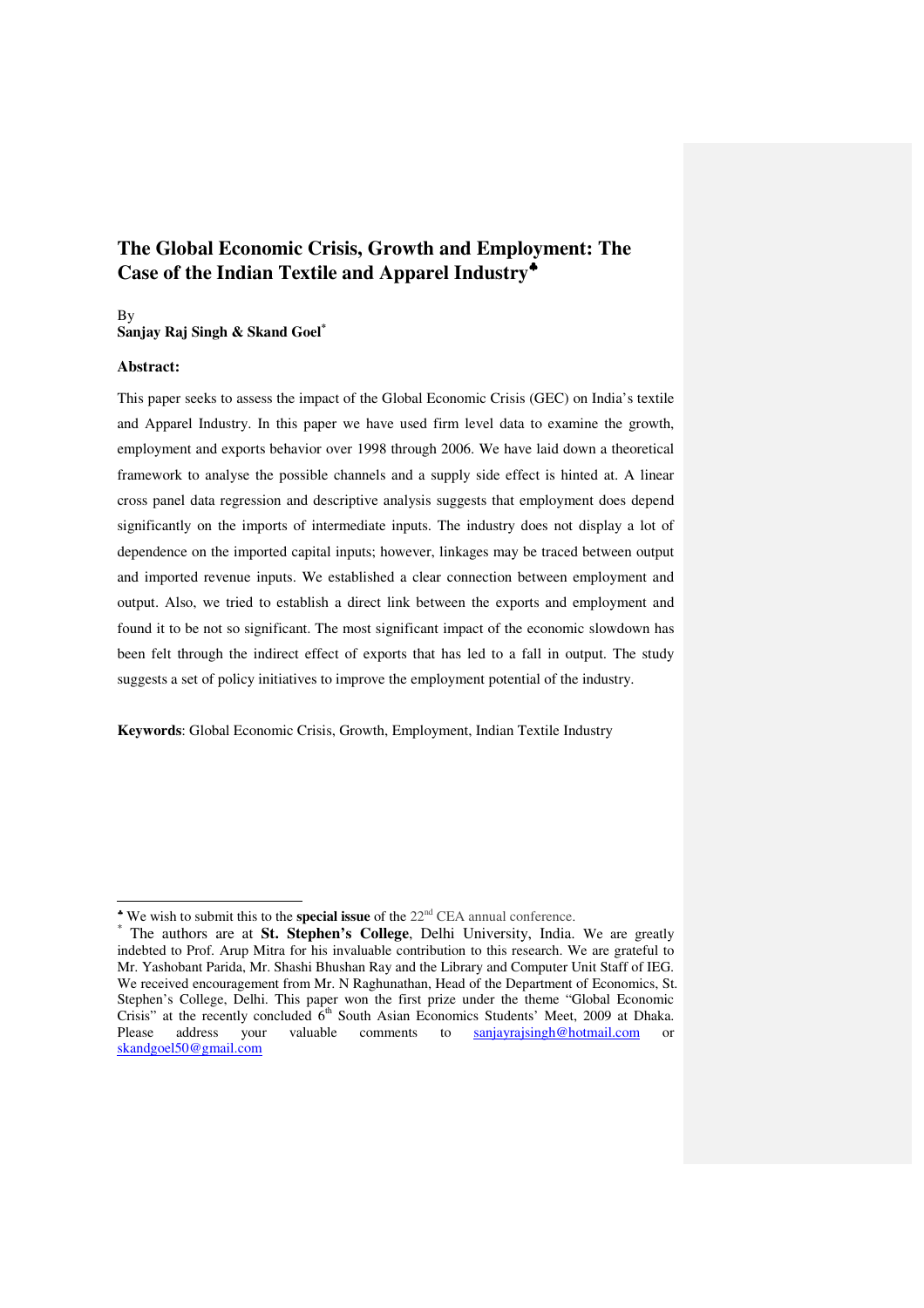### **1. Introduction**

In the context of developing countries, the financial crisis has compounded into a social crisis in two respects – one, falling real wages have hindered the households' ability to fulfill their needs and two, strain on government budget has led to a cut in human development spending in a time when it is needed the most. The fall in real wages has occurred on account of the fall in labour demand, which in turn stems from restricted access to credit and reduced global trade. Reduced access to credit has had a direct impact on firms; especially the medium to large sized ones that typically have a higher dependence on institutional credit. However, more importantly, the financial crisis is expected to have a sizeable indirect effect on employment levels in developing economies rendered by a cut in export led demand.

Developing countries are expected to face severe cuts in export led demand that may slow down growth in foreign trade oriented sectors of the economy. The fall in export demand is expected to have an impact of a sizeable magnitude in employment. In India, over 500,000 jobs have been lost over the last 3 months of 2008 in export-oriented sectors—i.e., gems and jewelry, autos, and textiles (World Bank, 2009).

The textile industry which is vital to the economy emerges as a classic case to be examined in the light of the Global Economic Crisis (GEC). As per March 2006 estimates, the textiles and apparel sector directly employs 33.17 million people (and is the second largest employer) while indirectly an even greater 54.85 million. Its contributions of four per cent to the GDP and 14% to industrial production make it the largest industrial sector of the country. The textile economy generates 16.63% of the total export earnings. In 2007-08, textiles and clothing exports amounted to US\$ 21.46 billion (India 2009). As per the latest available WTO data, India's percentage share in global textiles and clothing trade was 4.3% in textiles, and 3.3% in clothing during the year 2006. In world trade, it has been ranked  $7<sup>th</sup>$  in textiles and  $5<sup>th</sup>$  in clothing (Ministry of Textiles, GOI, 2007-08).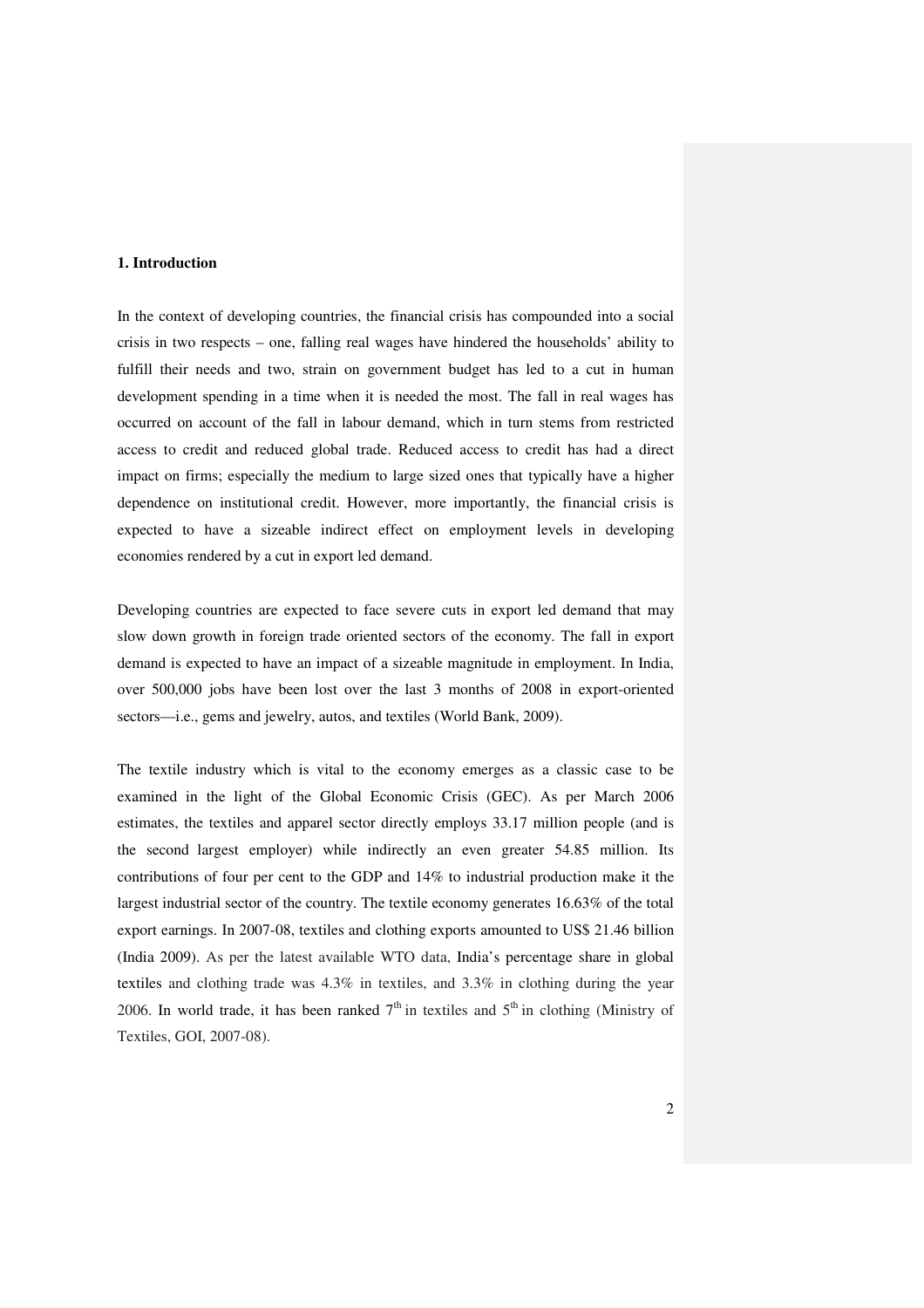The recent recession, however, is another defining moment in the life of the textile industry. This study aims to detail the impact of the economic slowdown on employment in the textile industry. It analyses the prevailing trends in a select sample of textile firms over a ten year period, based on which, it seeks to answer the following questions:

- In the past how has employment varied with exports of finished goods?
- How significantly has output been affected by variation in export?
- How are these trends likely to change in the face of the current slowdown?

#### Data Methodology

To get a broad overview of the entire textile industry, we categorized it into five sectors viz. manmade textile and fibres (Acrylic fibres, Rayon, Terry Towels, Polyester Fibres) (MMTF), readymade garments (RMG), hosiery and knitwear (H&K), composite mills (medium/small) and Weaving. Each sector had several firms in the Capitaline Plus, the Corporate Database. However, the data set for many of them was not complete in terms of turnover and exports. Depending on the availability of contiguous and complete data sets a sample of 79 firms<sup>1</sup> has been selected. Deflated Gross turnover is used as a proxy indicator for output. Since direct information on number of employees is not available employment level has been estimated by dividing the total wages and salaries paid by a firm by the prevailing wage rate<sup>2</sup> in the relevant sector. In order to be more specific, the specific three digit level industries are chosen from the respective two-digit-level classification of the *Annual Survey of Industries* (*ASI*). For RMG *ASI* code 181(Manufacture of wearing apparel, except fur apparel), for H&K code 173 (Manufacture of knitted and crocheted fabrics and articles), for MMTF code 243(Manufacture of Man-made fibres) and, for Weaving and Composite code 171(spinning, weaving and finishing of textiles) are considered.

Deflated Free on Board (FOB) exports are taken as a measure of goods exported by each firm (details relating to deflation are described below). Deflated revenue expenses in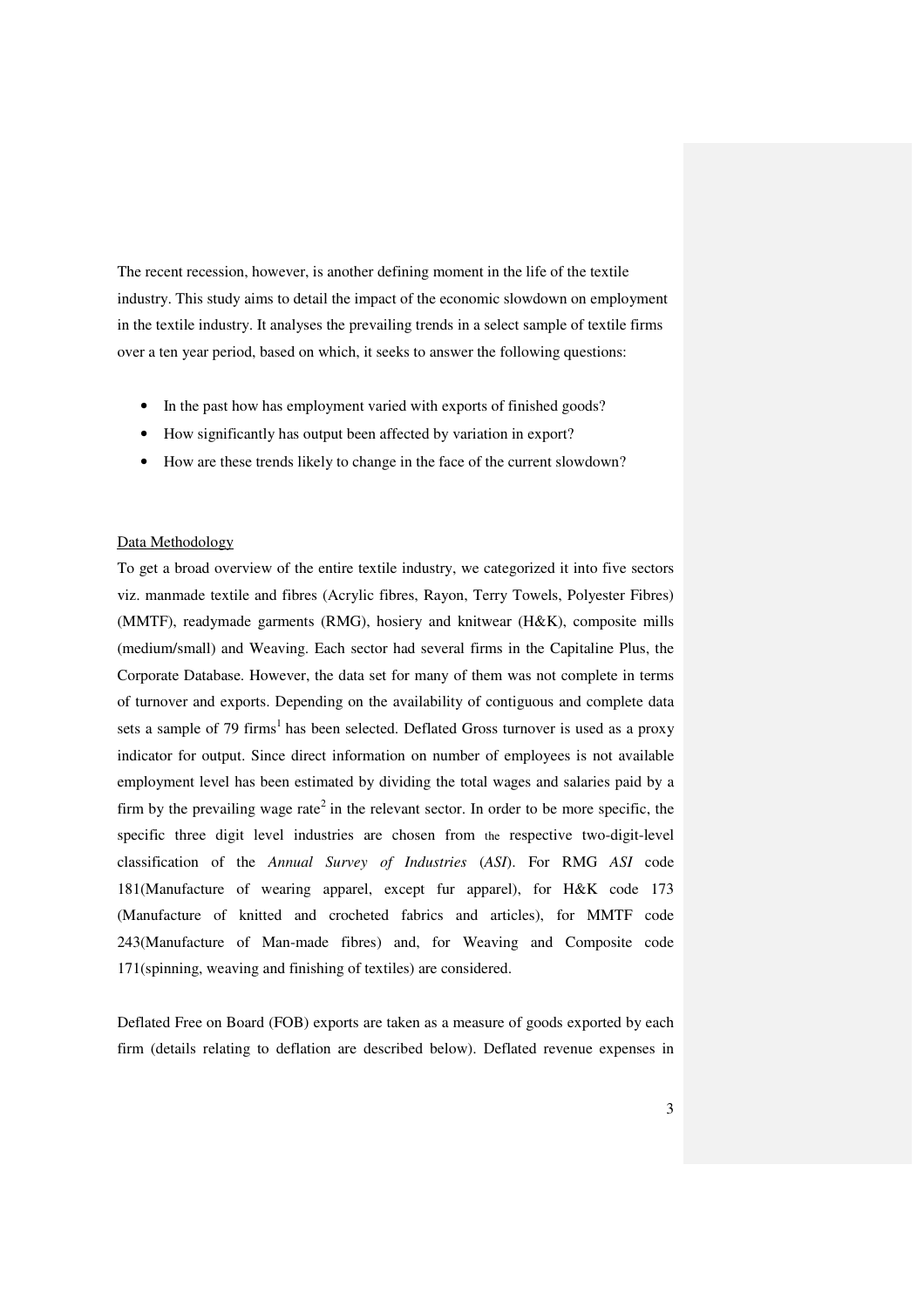forex<sup>3</sup> and deflated import of capital goods are taken as imported inputs and imported capital, respectively. Domestic Capital has been calculated by subtracting the deflated import of capital goods from the deflated gross block. Similarly, domestic inputs are estimated by subtracting deflated revenue expenses in forex from the deflated total input  $\text{cost}^4$ .

The paper is divided into four sections. The first section has already introduced the topic in some detail and has set the background for a detailed analysis. The second section, which presents the main analysis, is divided into two parts – descriptive and quantitative. The descriptive analysis deals with the overview of how certain variables in the industry have behaved over a period of time. The quantitative part comprises regression analysis of how various inputs influence total sales and how employment is affected by exports. Section 3 brings out the connection between the Indian textile Industry and the recent financial crisis, harping on the possible channels through which the crisis may affect the industry. We suggest a comprehensive framework and then examine it in the Indian context based on our analysis and other relevant studies. Section 4 summarizes the major findings and brings out the policy implications of the study.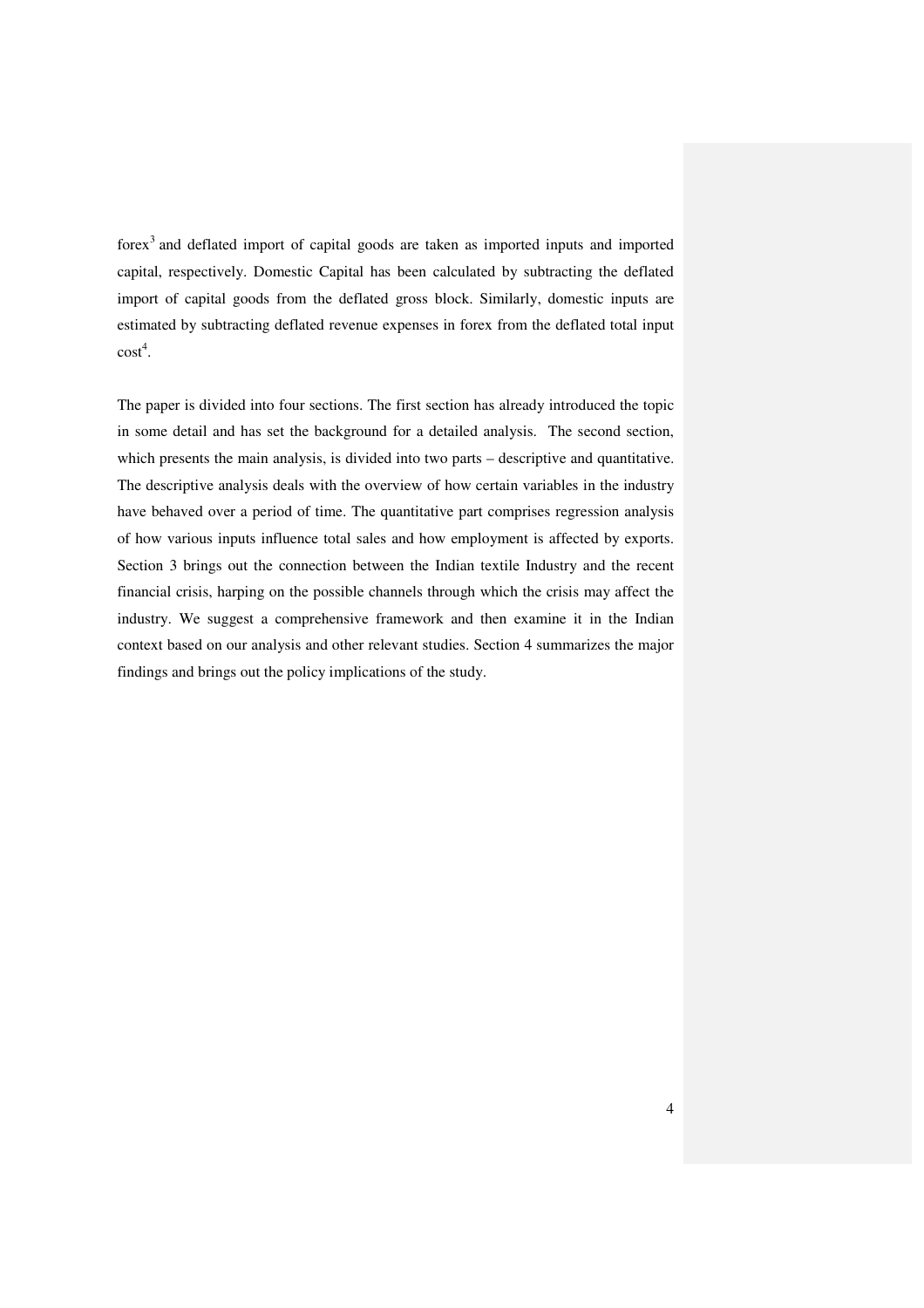## **2. Analysis**

### a) Descriptive Analysis

In this section we examine broad trends of certain variables.

Table1 shows the rate of growth of output, exports and number of employees sector-wise. RMG, MMTF and Weaving registered an increase in output (as expected) from 1998 to 2006 whereas Composite and H&K sectors witnessed a deceleration in their turnover.

| Table 1: Rate of Growth of variables in different sectors |               |                |                  |  |  |  |
|-----------------------------------------------------------|---------------|----------------|------------------|--|--|--|
| <b>Sector</b>                                             | R.O.G. Output | R.O.G. Exports | R.O.G. Employees |  |  |  |
| <b>RMG</b>                                                | 20.3%         | $-5.8\%$       | 14.9%            |  |  |  |
| Weaving                                                   | 8.8%          | $-8.1\%$       | 5.9%             |  |  |  |
| <b>MMTF</b>                                               | $6.6\%$       | $12.7\%$       | $2.7\%$          |  |  |  |
| H&K                                                       | $-3.0\%$      | $-4.0\%$       | 9.65%            |  |  |  |
| Composite                                                 | $-4.7\%$      | $-26%$         | $-13.3\%$        |  |  |  |

RMG expanded rapidly, growing at a very high rate of 20.3% and above (Table 1). This trend however, cannot be attributed to increase in exports, which registered a negative growth rate of 5.8% over the same period. But it is difficult to discern any clear pattern, i.e., whether exports have risen or fallen with industry expansion.

Weaving witnessed the second highest growth rate registering a positive rate of expansion but falling exports (Table  $1$ )<sup>5</sup>. Only, MMTF sector can be observed to have positive rates of growth of both exports and output.

For H&K and Composite  $6$ , we got highly unexpected results with their turnover and exports falling (Table 1).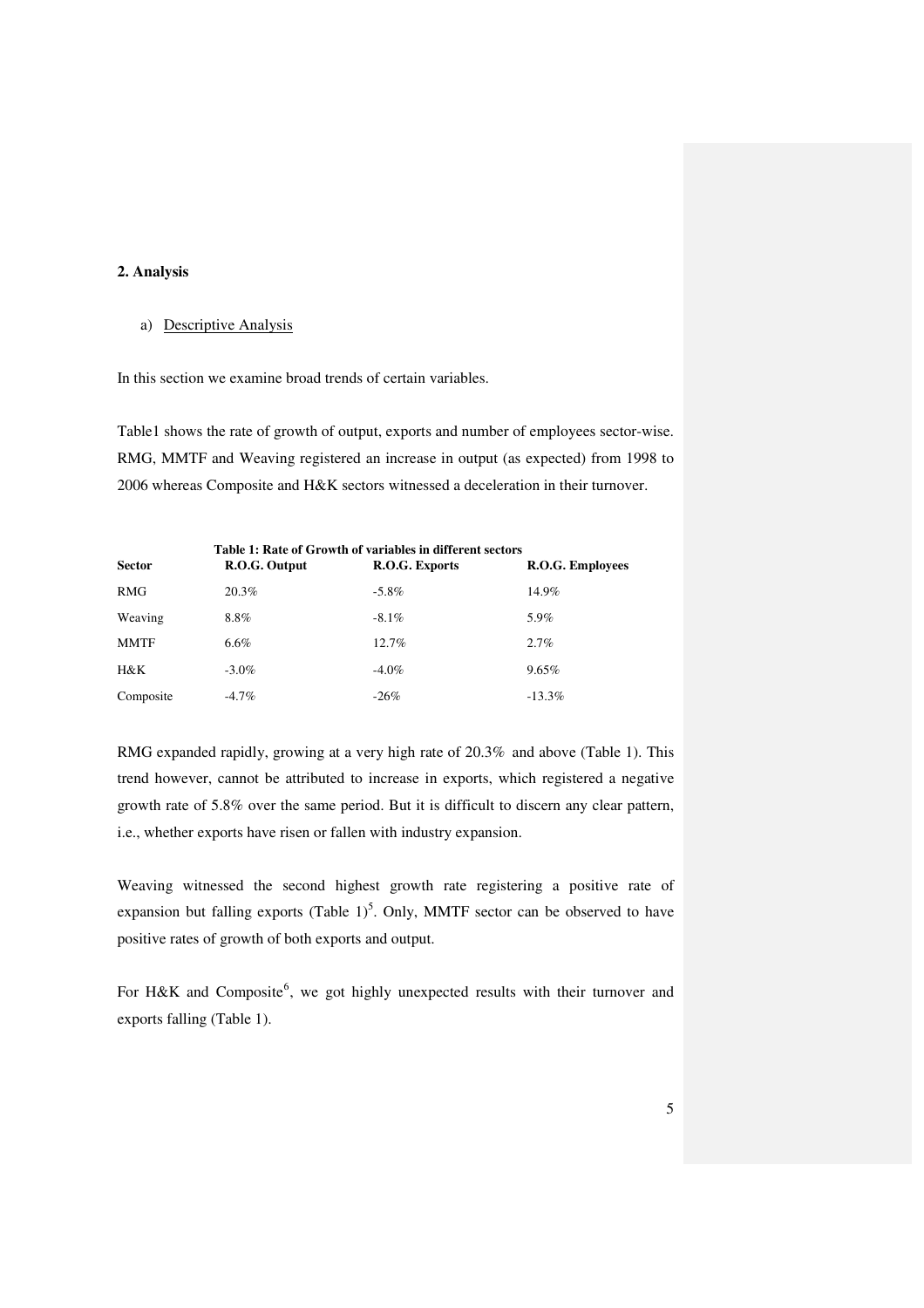#### **Table 2: 2**:**Sector wise Ratios for the year 1998-99**

|                      | Composite M/S | <b>MMTF</b> | RMG    | H&K    | Weaving |
|----------------------|---------------|-------------|--------|--------|---------|
| Exports/Turnover     | 21.24%        | 14.72%      | 87.22% | 28.94% | 13.00%  |
| Employment/RExports  | 1627.19       | 289.42      | 311.92 | 238.87 | 550.14  |
| Employment/RTurnover | 362.30        | 42.59       | 272.07 | 69.69  | 72.31   |

As expected, employment has risen in the four sectors of the industry. Composite Textile Mills, as earlier mentioned, has been suffering due to outdated technology and uncompetitive taxes and so has lain off people. Number of Employees has been observed to have increased in RMG, MMTF, Weaving and H&K sectors over 1995-2007.

As seen in Tables 2& 3, the total export to turnover ratio has declined from 1998-99 to 2006-07 for all sectors apart from MMTF, where it increased by about 60% over the former period. The decrease has been significant in the composite mills and H&K segments, while in the remaining two sectors they have been rather marginal.

The employment to real exports ratio investigates the effect of exports on employment. The ratio of the totaled figures showed an increase for all sectors apart from MMTF, where it fell by around 50%. It grew in very significant proportions for H&K and in almost equal proportion for Weaving and RMG. However, Composite mills, weaving and H&K show no clear trend. Thus, our analysis tends to be relatively inconclusive. (Tables 2&3)

The employment to real turnover ratio, gives an insight into how output affects employment, shows that RMG, of all five sector, is the most labour intensive sector. While between 1998-99 and 2006-07 the ratio has more than doubled for H&K, it has only marginally gone up for RMG and weaving. Expectedly, it has gone down for composite mills. It has also gone down for MMTF, though not by a significant share. Composite mills largely show a gradual decrease. Nonetheless, it may be generalized that labour has been less affected by output in these firms because a major segment of the

Formatted: Position: Vertical: 2.54 cm, Relative to: Page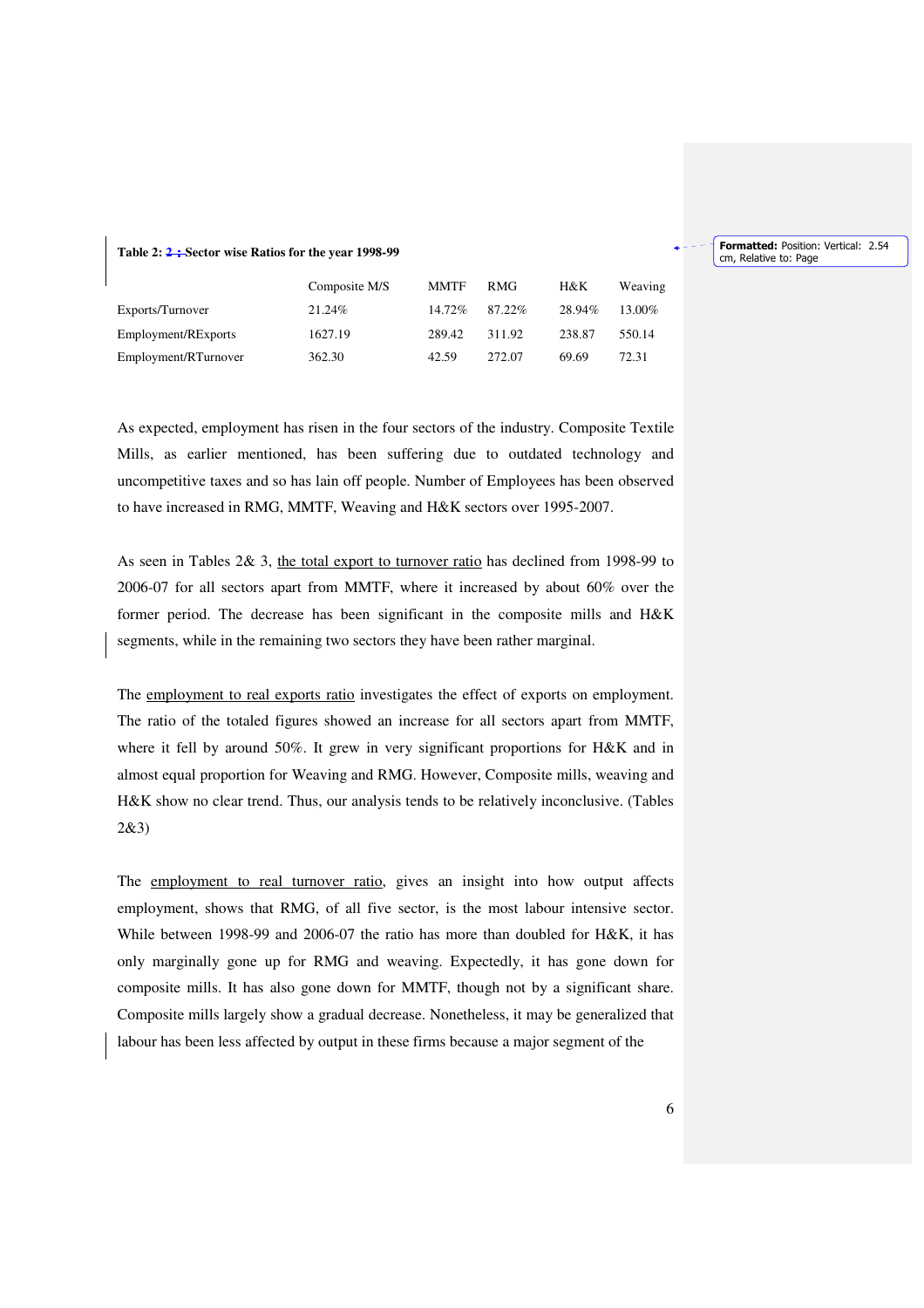#### **Table 3: Sector wise Ratios for the year 2006-07**

|                      | Composite M/S | <b>MMTF</b> | <b>RMG</b> | H&K     | Weaving   |
|----------------------|---------------|-------------|------------|---------|-----------|
| Exports/Turnover     | 3.95%         | 22.34%      | 77.13%     | 9.53%   | $10.00\%$ |
| Employment/RExports  | 3464.51       | 130.19      | 1034.12    | 3459.48 | 1686.38   |
| Employment/RTurnover | 147.39        | 31.23       | 288.34     | 192.34  | 57.64     |

change in output can be attributed to increased capital substitution as well as capital improvement. (Table 2 &3)

Imported to Total revenue inputs ratio explains the significance of imports in the production process. Revenue inputs constitute raw materials and other input costs

|                            | Composite M/S           | <b>MMTF</b>                                                                                                                                                                                                                                                                                                                 | <b>RMG</b>                | <b>H&amp;K</b>                                       | Weaving                           |  |
|----------------------------|-------------------------|-----------------------------------------------------------------------------------------------------------------------------------------------------------------------------------------------------------------------------------------------------------------------------------------------------------------------------|---------------------------|------------------------------------------------------|-----------------------------------|--|
| Exports/Turnover           | 21.24%                  | 14.72%                                                                                                                                                                                                                                                                                                                      | 87.22%                    | 28.94%                                               | 13.00%                            |  |
| <b>Employment/RExports</b> | 162710<br>1027.IY       | 289.42<br><b>MMTE</b>                                                                                                                                                                                                                                                                                                       | 311.92<br><b>DMG</b>      | <b>238.87</b><br>230.01<br>$H_{R}V$                  | 550.14                            |  |
| Employment/RTurnover       | Composite M/S<br>JUZ.JU | $\frac{1}{4}$ $\frac{1}{4}$ $\frac{1}{4}$ $\frac{1}{4}$ $\frac{1}{4}$ $\frac{1}{4}$ $\frac{1}{4}$ $\frac{1}{4}$ $\frac{1}{4}$ $\frac{1}{4}$ $\frac{1}{4}$ $\frac{1}{4}$ $\frac{1}{4}$ $\frac{1}{4}$ $\frac{1}{4}$ $\frac{1}{4}$ $\frac{1}{4}$ $\frac{1}{4}$ $\frac{1}{4}$ $\frac{1}{4}$ $\frac{1}{4}$ $\frac{1}{4}$<br>72.J | $\frac{1}{111}$<br>212.01 | $\frac{\pi \alpha}{\Delta b}$ 60<br><del>02.02</del> | Waaving<br>$W$ CH $X$ 145<br>72.J |  |
| <b>Exports/Turnover</b>    | 3.95%                   | 22.34%                                                                                                                                                                                                                                                                                                                      | 7713%<br>11.1370          | 9.53%                                                | 10.00%                            |  |
| <b>Employment/RExports</b> | 3464.51                 | 130.19                                                                                                                                                                                                                                                                                                                      | 1034.12                   | 3459.48                                              | 1686.38                           |  |
| Employment/RTurnover       | 147.30<br><del>.</del>  | 31.23                                                                                                                                                                                                                                                                                                                       | 20024<br>200.1            | 102.24<br>$+72.1$                                    | 57.64<br>$77.0^{\circ}$           |  |

excluding capital and employment (which have been considered separately). From table 4, we find that the RMG and MMTF sectors utilize a larger percentage of imports. Between 1998-99 and 2006-07 this share has only marginally grown for the two sectors. Weaving and H&K continue to use small proportions of imported revenue inputs.

#### **Table 4 Imported to total revenue inputs ratio (in%)**

|                            | 1998-99 | 2006-07 |
|----------------------------|---------|---------|
| H&K                        | 1.82    | 4.63    |
| <b>MMTF</b>                | 21.83   | 28.86   |
| <b>Composite Mills M/S</b> | 16.54   | 4.47    |
| Weaving                    | 4.94    | 5.73    |
| <b>RMG</b>                 | 23.71   | 32.97   |

Imported to total capital inputs ratio

 $\sqrt{\ }$  Formatted Table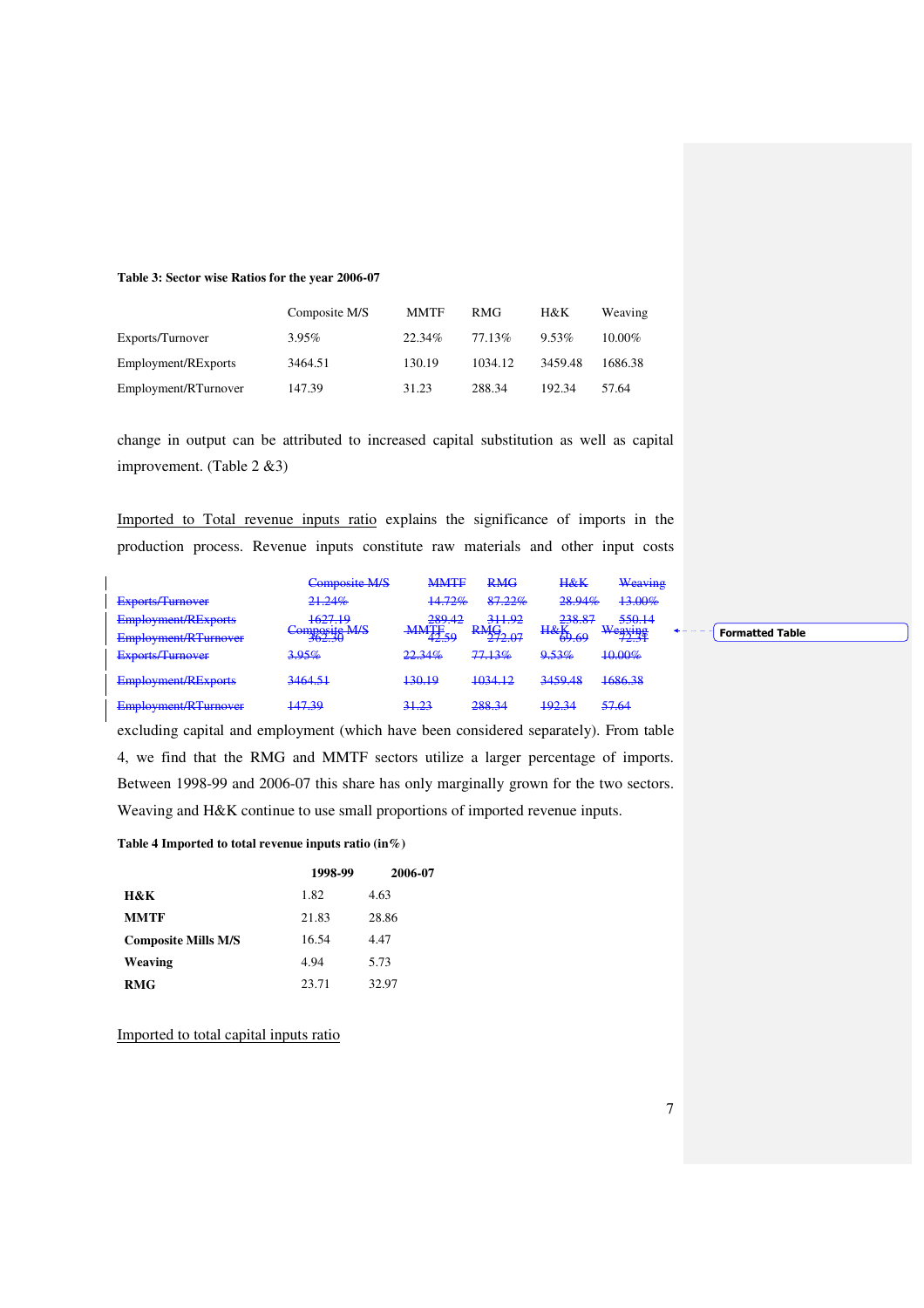For capital inputs, however, it is the H&K sector that utilizes maximum amount of foreign capital inputs. Unlike H&K, all other sectors have registered a growth in relative utilization of imported capital goods. In the RMG sector, the relative utilization has gone up by over 45 times. There has been a substantial increase in consumption for other sectors too.

#### **Table 5 Imported to total capital inputs ratio (in%)**

|                            | 1998-99 | 2006-07 |
|----------------------------|---------|---------|
| H&K                        | 18.40   | 11.86   |
| <b>MMTF</b>                | 1.12    | 11.54   |
| <b>RMG</b>                 | 0.90    | 41.59   |
| Weaving                    | 3.72    | 9.08    |
| <b>Composite Mills M/S</b> | 2.65    | 11.54   |

## b) Quantitative Analysis

## I.

To get a broad idea of factors affecting the output (i.e. turnover) of each industry, we have regressed the natural logarithm of real turnover on natural logarithms of imported capital inputs (ICI), imported revenue inputs (IRI), domestic capital inputs (DCI), domestic revenue inputs (DRI) and employment. Broadly speaking, a Cobb-Douglas (C-D) production function  $[\text{limitation}]^7$  framework is used to estimate the elasticity of output with respect to different inputs.

Cross-sectional panel data has been tabulated and used for estimating the elasticity coefficients by OLS technique. However, we have reported the OLS results (corrected for heteroskedasticity) only, which are as follows:

### MMTF

IRI, DCI, DRI and employment (as expected) are found to have a positive and significant effect on the output (Table 6). Elasticity of output with respect to the various explanatory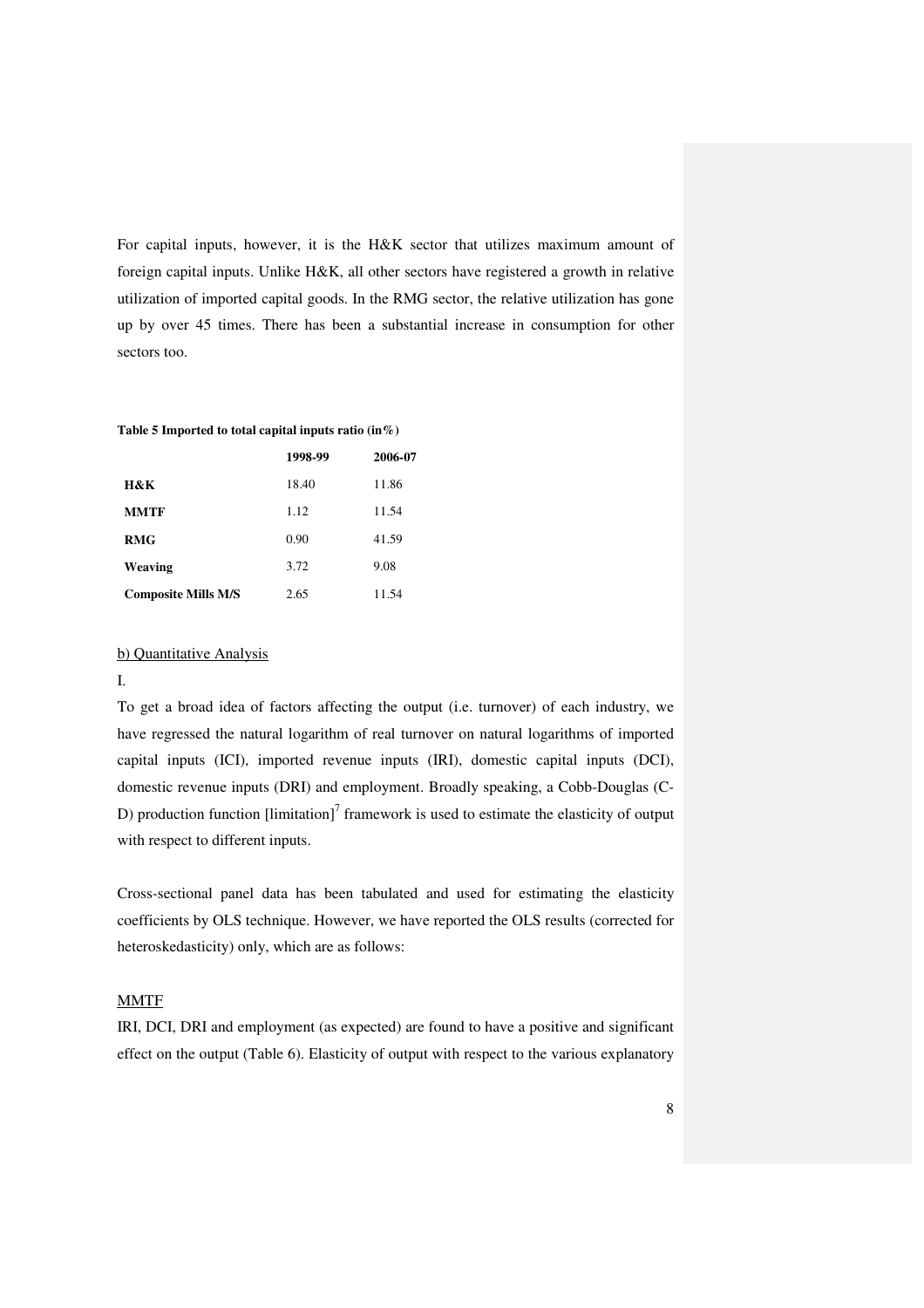variables is represented by the coefficients. For example, the partial (constant) elasticity of real output w.r.t DCI is 0.44, which suggests that if DCI increase by 1%, output *on the average* increases  $\approx 0.44\%$ . In this case, output is inelastic w.r.t all the explanatory variables as the elasticity coefficient is less than one in all cases

| Explanatory  | Dep. Var: ln | Dep. Var: ln | Dep. Var: ln | Dep. Var: ln | Dep. Var: ln |
|--------------|--------------|--------------|--------------|--------------|--------------|
| Variables    | turnover in  | turnover in  | turnover in  | turnover in  | turnover in  |
|              | <b>MMTF</b>  | Weaving      | <b>RMG</b>   | $H\&K$       | Composite    |
|              |              |              |              |              | Mills M/S    |
| In ICI       | $-0.01$      | 0.02         | 0.01         | 0.04         | $-0.01$      |
|              | $(-0.94)$    | (1.59)       | (0.28)       | (1.51)       | $(-0.57)$    |
| $ln$ IRI     | 0.19         | 0.01         | 0.06         | $-0.08$      | 0.14         |
|              | $(7.77***)$  | (0.54)       | $(2.31***)$  | $(-2.64**)$  | $(8.28***)$  |
| In DCI       | 0.13         | $-0.01$      | 0.17         | 0.30         | 0.15         |
|              | $(2.65***)$  | $(-0.29)$    | (1.63)       | $(3.61***)$  | $(1.60**)$   |
| In DRI       | 0.44         | 0.73         | 0.87         | 0.52         | 0.56         |
|              | $(7.88***)$  | $(17.75***)$ | $(11.31***)$ | $(5.9***)$   | $(5.43***)$  |
| ln           | 0.23         | 0.24         | 0.08         | 0.18         | 0.08         |
| Employment   | $(6.28***)$  | $(6.02***)$  | $(4.91***)$  | $(3.70***)$  | (0.86)       |
| Constant     | 0.14         | $-0.43$      | 0.27         | $-0.69$      | 0.74         |
|              | (0.74)       | $(-1.68)$    | $(1.76*)$    | $(-2.48**)$  | $(1.50*)$    |
| No. of       |              |              |              |              |              |
| Observations | 166          | 97           | 65           | 44           | 32           |
| Adj. $R^2$   | 0.92         | 0.98         | 0.95         | 0.97         | 0.98         |

**Table 6 Regression Results based on Time-Series Data (OLS Estimate)** 

Note: Figures in parentheses are t-ratios. \* significance at 10% level \*\* significance at 5% level \*\*\* significance at 1% level

A high proportion of explained variation (0.92) suggests that the model is a good fit<sup>8</sup>. Also, the estimated F-value is highly significant (because the p-value is zero) rejecting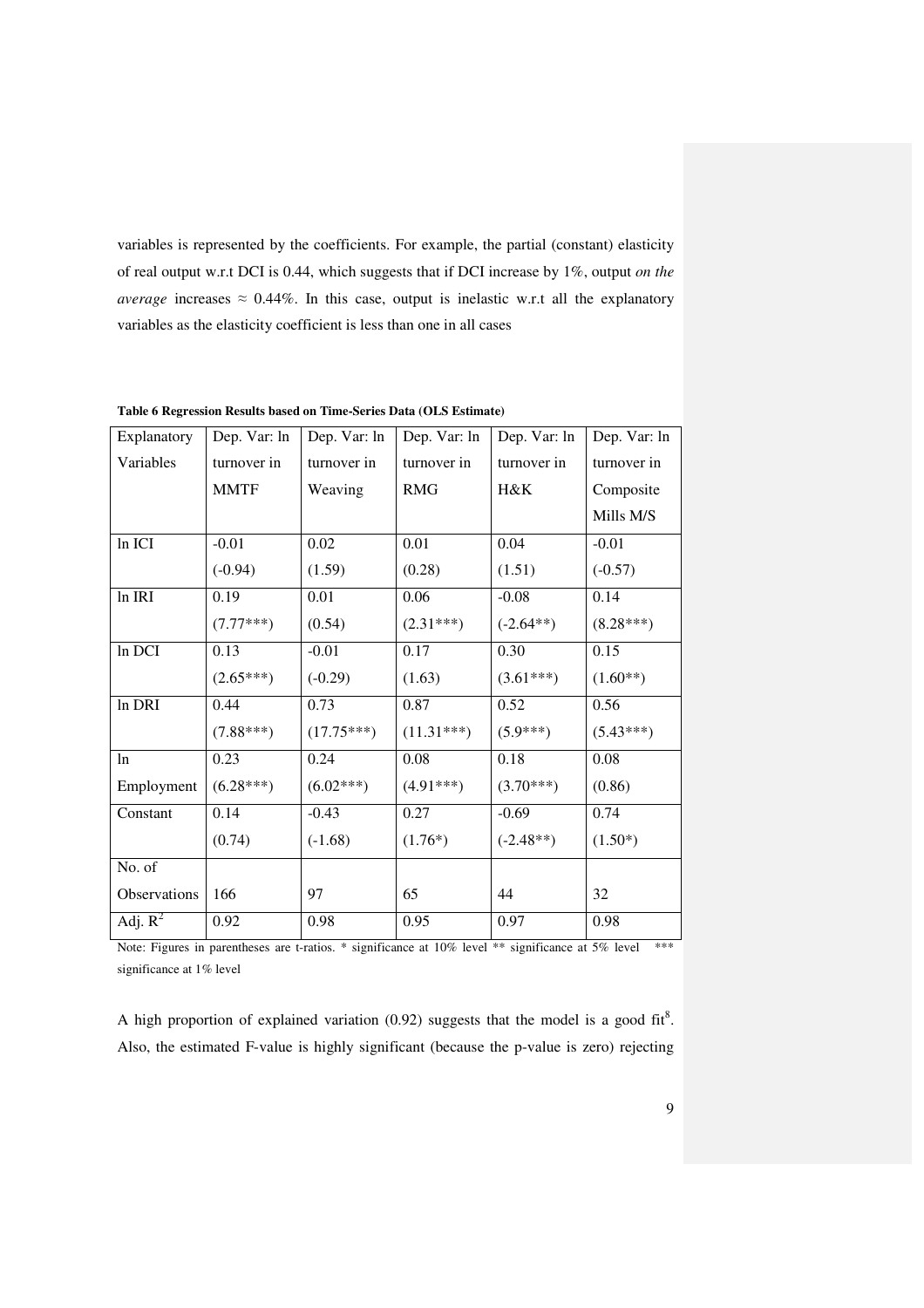the null hypothesis that the four inputs (IRI, DCI, DRI and employment) together do not have any strong impact on output (turnover).

### Weaving:

Only DRI and employment have highly positive and significant (at one%) effect on the output (Table 6).

## RMG:

As can be seen from the table 6 above, IRI, DCI, DRI and employment affect output significantly.

## H&K:

DCI, DRI and employment have significantly high and positive effect on output (Table 6). Negative and significant values of coefficients of IRI and Constant can be attributed to data limitations.

### Composite:

IRI, DCI and DRI have significant impact on the Composite Mills' (Table 6) output. Among all the five sectors, output in this sector is not significantly dependent on employment. Composite sector had been shedding its labour force and cutting production. This can explain the possible unexpected non-dependence of real turnover on employment.

It is also observed that the coefficient of the explanatory variable ICI is not significant in any sector. This clearly suggests that capital inputs imported, generally, do not significantly affect the output.

## II.

Another function of C-D form has been used to establish a relationship between exports<sup>9</sup>, output and employment through the OLS regression model (as previously used). The results obtained from the above exercise are discussed below: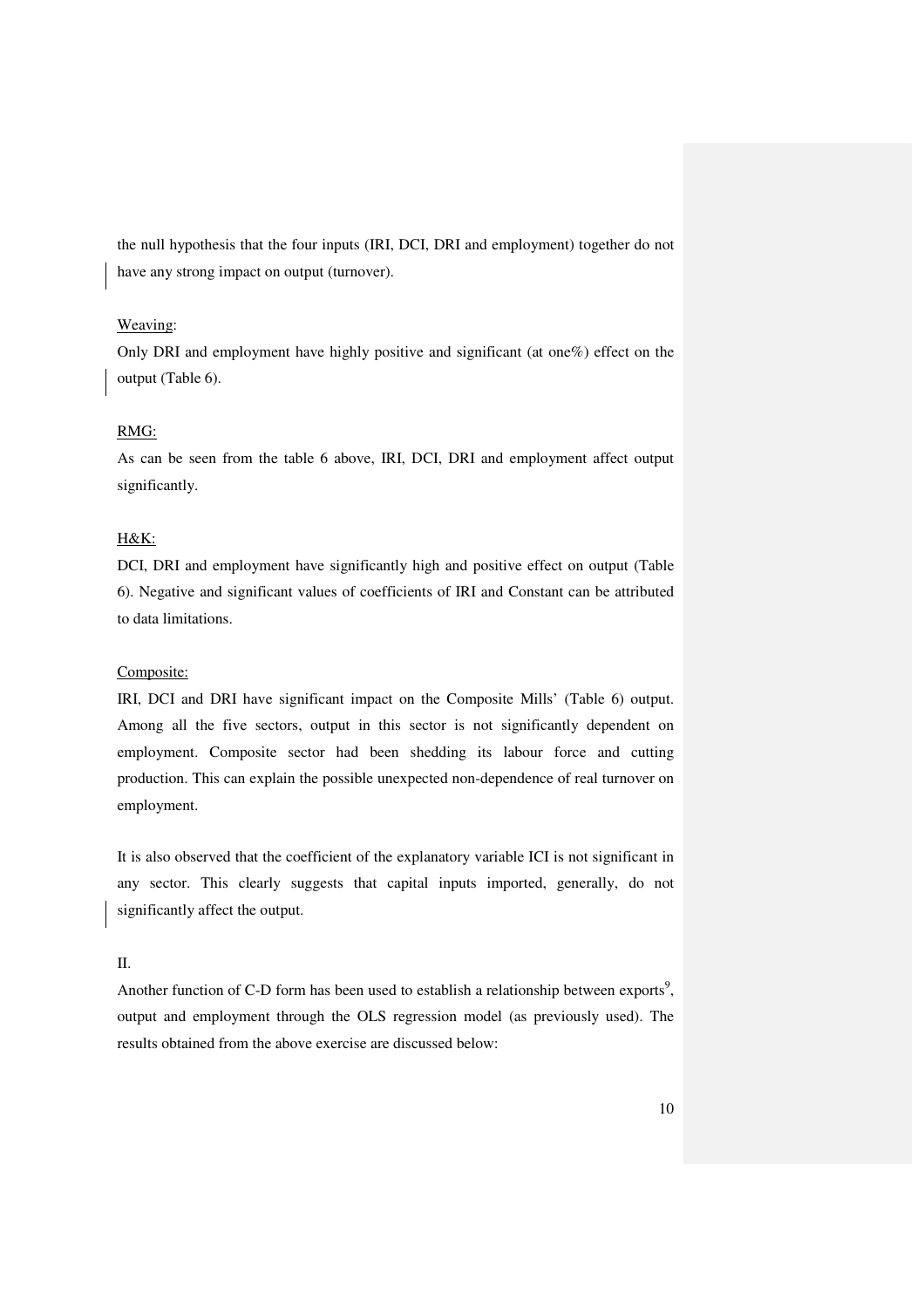The MMTF sector (Table 7) displays a positive relation between employment and exports with employment being inelastic w.r.t. exports. However, a percent increase in real turnover increases employment by 0.88%, which is significant.

| Explanatory         | Dep. Var: ln | Dep. Var: ln | Dep. Var: ln | Dep. Var: ln | Dep. Var: ln |
|---------------------|--------------|--------------|--------------|--------------|--------------|
| Variables           | employment   | turnover in  | turnover in  | turnover in  | turnover in  |
|                     | in MMTF      | Weaving      | <b>RMG</b>   | $H\&K$       | Composite    |
|                     |              |              |              |              | Mills M/S    |
| In turnover         | 0.89         | 0.86         | 0.75         | 0.489808     | 1.57114      |
|                     | $(25.43***)$ | (25.30)      | $(6.18***)$  | $(3.59***)$  | $(11.93***)$ |
| In exports          | 0.10         | 0.02         | $-0.06$      | 0.15         | $-0.36$      |
|                     | $(3.42***)$  | (0.68)       | $(-0.54)$    | $(1.56*)$    | $(-4.53***)$ |
| Constant            | 3.60         | 4.56         | 5.20         | 5.06         | 4.07         |
|                     | $(53.06***)$ | $(54.01***)$ | $(27.13***)$ | $(36.30***)$ | $(15.14***)$ |
| No. of              |              |              |              |              |              |
| <b>Observations</b> | 235          | 173          | 127          | 103          | 89           |
| Adj. $R^2$          | 0.75         | 0.81         | 0.27         | 0.34         | 0.74         |

**Table 7 Regression Results based on Time-Series Data (OLS Estimate)** 

Note: Figures in parentheses are t-ratios. \* significance at 10% level \*\* significance at 5% level \*\* significance at 1% level

Nothing conclusive can be said about the impact of exports on employment in the Weaving sector because the t-value for this variable is not significant. Nonetheless, here again there is a significant positive relationship between output and employment.

In the RMG sector, employment is not significantly dependent on exports. The elasticity of employment with respect to output is 0.75. Yet, it must be noted that because of a low r-squared value, the estimated equation does not represent a very good fit.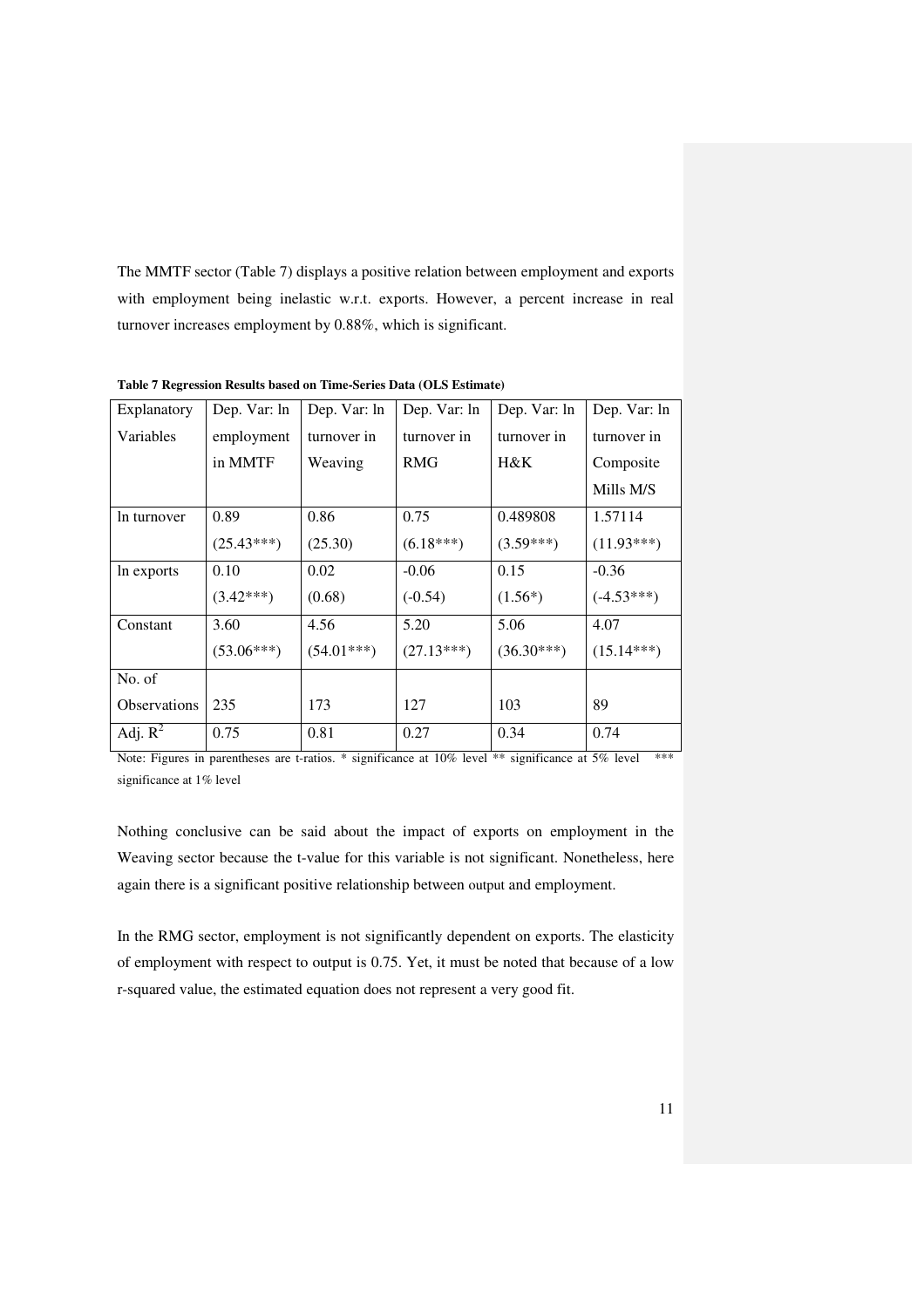In the H&K segment, the elasticity of employment with respect to exports, though significant at 10% level, is very low. With respect to output, this value is relatively higher and highly significant as well.

In the composite mills sector, the exports show a negative effect on employment, which may be due to data limitations, it is also possible that growth of exports has taken place in consonance with technological improvement rather than labour intensiveness.

### Results

One, imports in capital inputs have not been found to affect the turnover or the growth at all. But the imported revenue inputs, which mainly includes cost of raw materials imported, is seen to exert a significant effect on the growth of MMTF, RMG and Composite sectors.

Two, after controlling for output, exports do not seem to have any significant effect on the employment directly. This may be because the effect of exports might be embedded in the effect of output<sup>10</sup> on employment indirectly, which we have not siphoned out.

However one thing that comes out very clearly from both the regressions is that the output and employment have a very significant positive relation $11$ .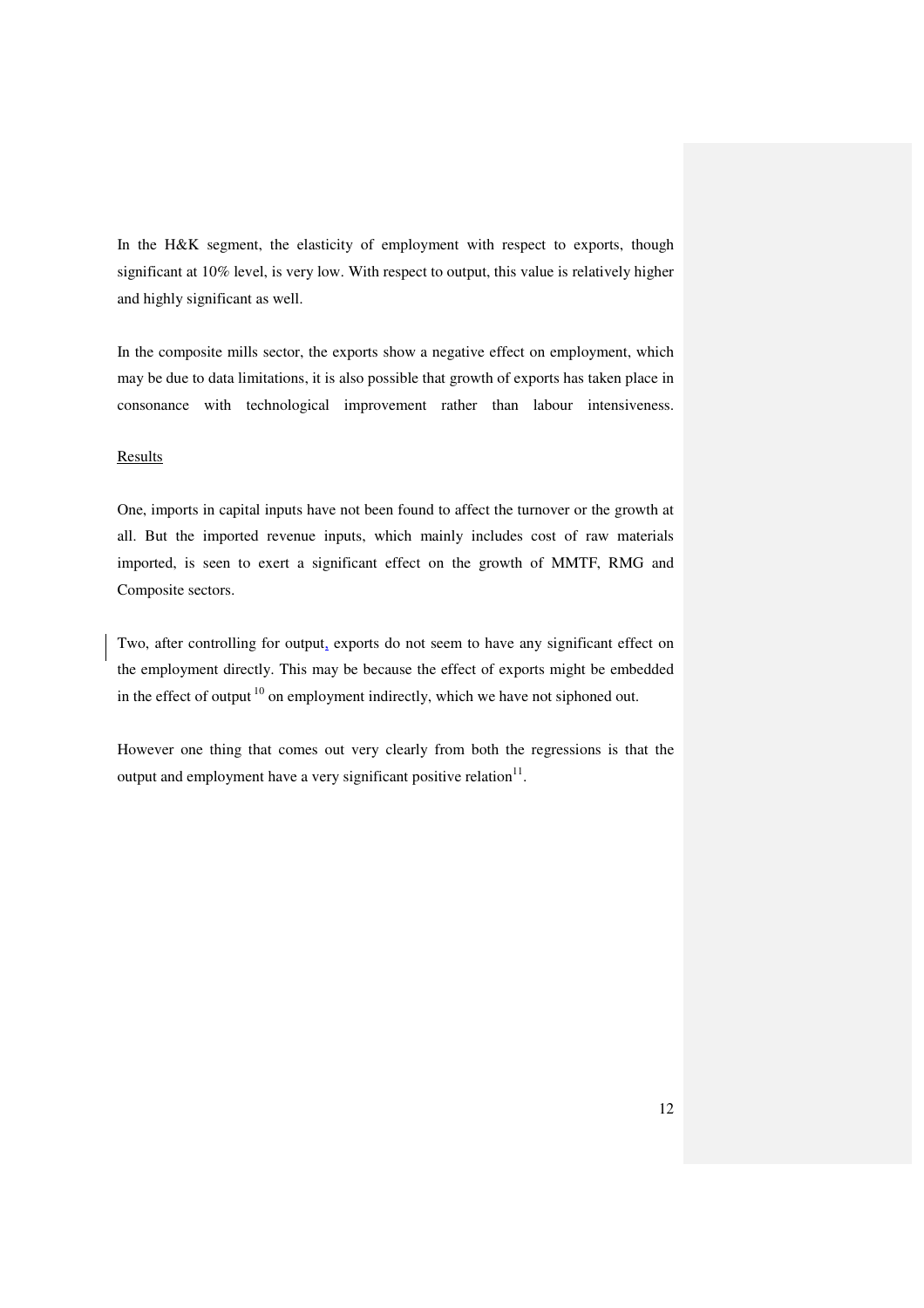#### **3. The Impact of Recession**

In this section, we propose a simple framework to highlight the ways in which the recession is likely to have impacted employment in the textile industry. Then, we screen our findings under this framework.

#### The framework:

A) Supply side impact: Sauernheimer (1986) devised an international trade model to gauge the effects of trade policy on employment by including domestic labour and imported raw materials as factors of production. According to the model, the depreciation (of foreign currency) lowers the home currency price of the imported raw material. At a given level of production, the demand for foreign currency decreases and the domestic factor incomes increase. But, the increased consumption from increase in income is not sufficient to compensate for lower exports from depreciation of foreign currency. Total demand for domestic goods falls leading to a decline in production and employment. This model shows that changes in imported inputs can affect employment levels in a country. Also, lack of investment can adversely affect growth and thus lead to workers getting laid-off.

B) Demand side impact: There are three aspects of the demand side impact. One of the channels through which the Global Economic Crisis has impacted India is the real channel<sup>12</sup>. Global demand plays an important role in determining export growth of a product. The impact of slowdown in global demand on a country's exports will largely be determined by income elasticity of demand of the product. There has been a direct fall in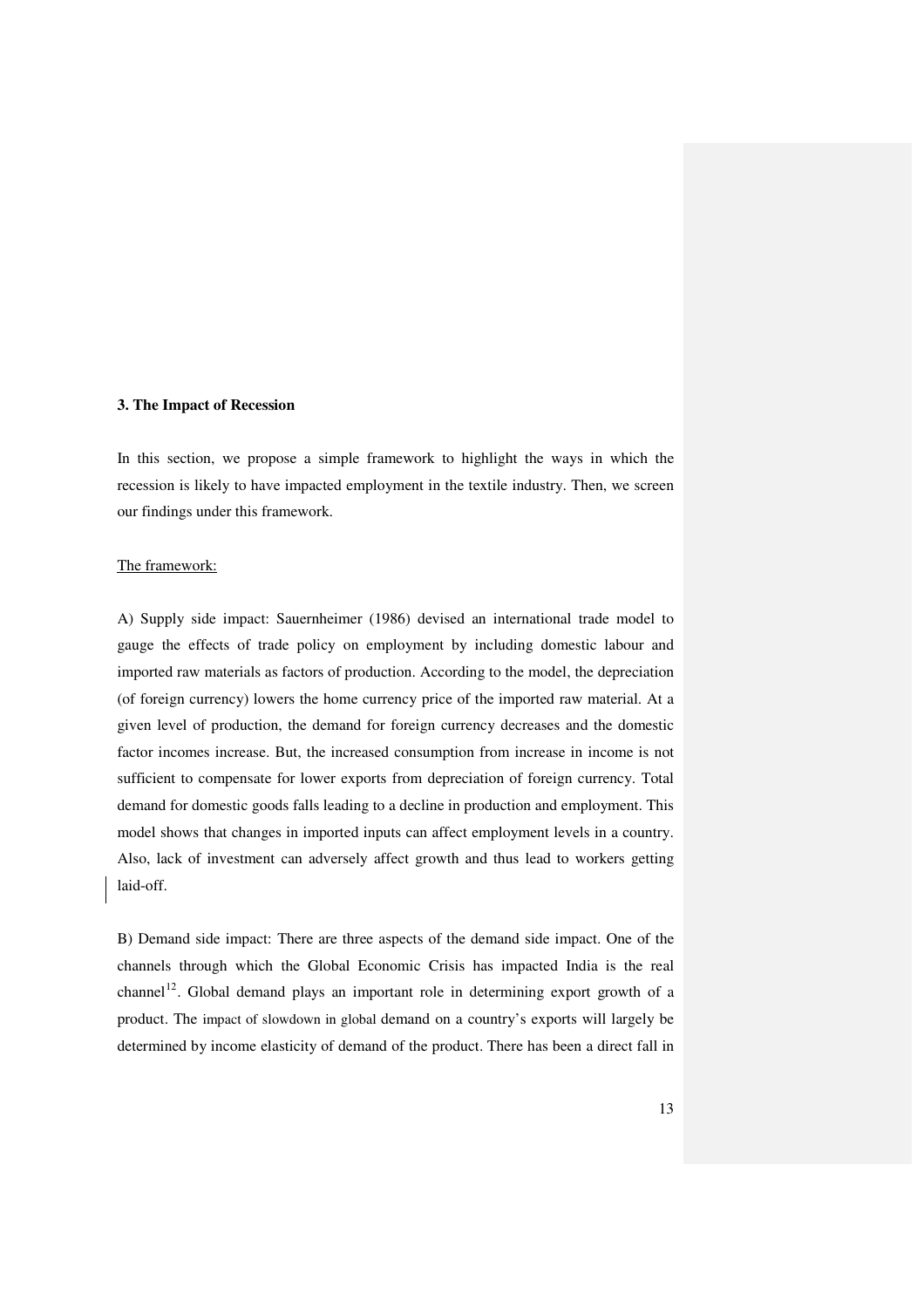export led demand, which has led to reduction in output. This slowdown in US domestic demand has been exported to other economies through lower export demand and a weaker dollar. It is likely that larger the share of US-bound exports in the GDP, the greater will be the effect of a US slowdown on its national income.

Second, the recessionary trends have collectively reduced incomes in the economy and there is a consequent fall in output.

Domestic demand also plays an important role in determining employment. If the recession has a significant negative effect on domestic demand then it is likely that the impact on employment will be deleterious too. Third aspect (partly derived from the first aspect) is the interdependence between exports and output. Output may be seen as a function of several variables, one of them being exports. Thus decline in exports can affect output and employment both adversely.

This is illustrated in the diagram below:



The Indian Context:

Supply Side: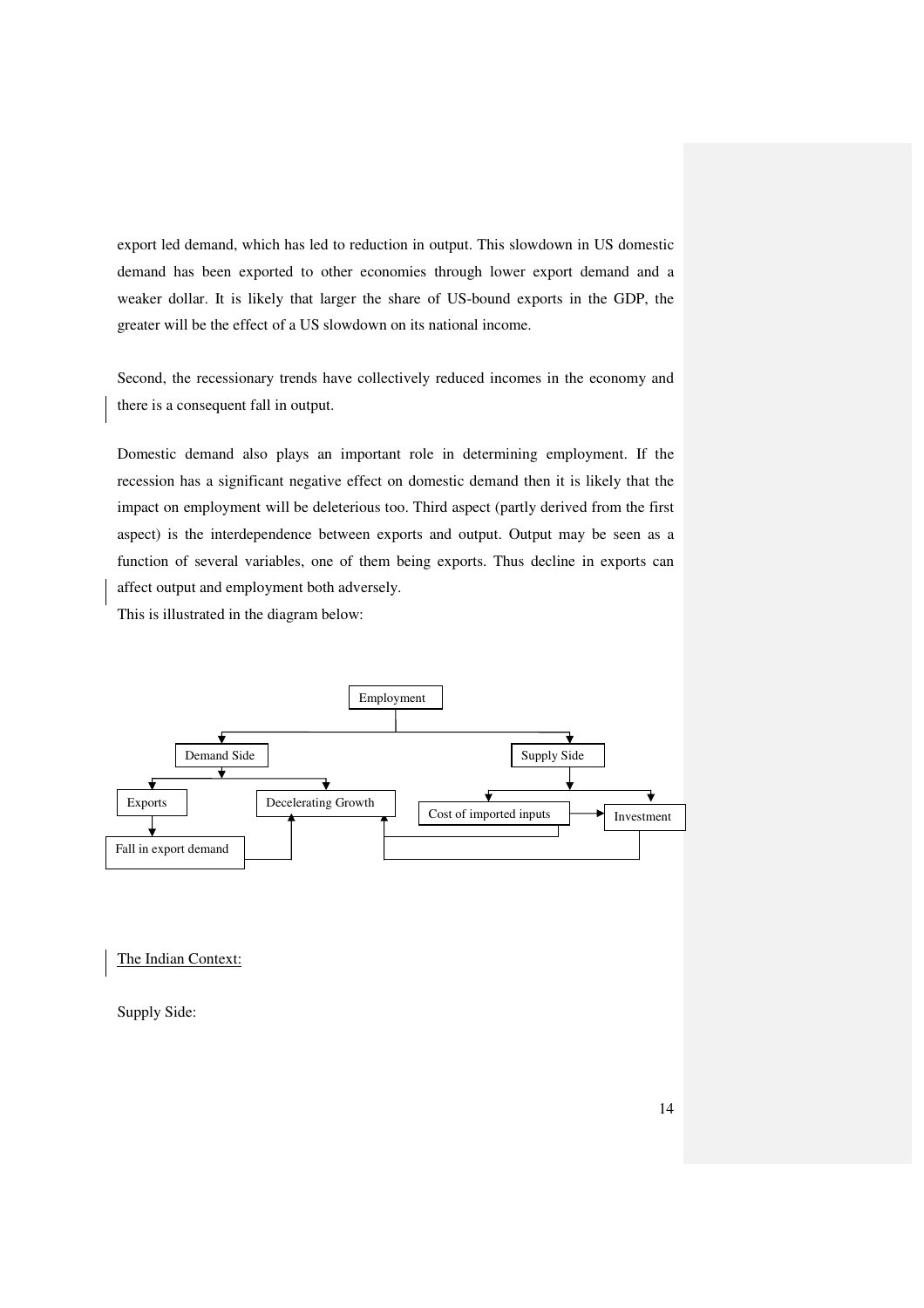In India, the rupee depreciated<sup>13</sup> (foreign currency appreciated) because of the capital outflows during recession that ensued the GEC. This means exports should have increased but as described later, export channel was blocked due to the lack of demand in the international market and the protectionist tendencies of EU and US. The only other effect – increase in cost of imports- that can be in force, drove up the import bill. The profit-motive of the entrepreneurs guided them to lower investments (UNCTAD 2009). This was again enforced by loss of FDI to Indian Industry (The Financial Express, 17 December 2008). As investments in the industry went down, output was cut, restraining our growth. With sluggish growth, it is difficult for employment level to remain stable or shoot up.

In the analysis, we have seen that the imported revenue inputs affect the employment level in three sectors- MMTF, RMG and Composite- significantly. Also, the fact that the imports form a significant part of total revenue inputs used for manufacturing (table 4 descriptive analysis) further reinforces the above argument. In MMTF and RMG, imports form a larger share of total intermediate inputs used. A study done by Fitch Ratings confirmed that one of the factors affecting the growth and employment in the Indian Textile industry is High Input Costs (The Financial Express, 16 December 2008), which can be attributed to dearer imports. Thus, reduction in imports can lead to a cut in production and hence increase in unemployment level.

#### Demand side:

The textile has seen a steady fall in industrial output since the beginning of the recession. Since June 2008 average IIP for Textiles and Textile products has witnessed a decline in majority of months with an average month-on-month drop of 1.44% from June 2008 to February 2009 indicating a drop in production (CITI, June 2009). According to provisional Data (CITI, June 2009), cotton textiles registered a negative y-o-y growth of - 2.1%, while for textile products (including RMG) this number was -0.2 for the year 2008- 09. For Manmade Fibres this figure was relatively very high, etched at -14.7%. (CITI, June 2009).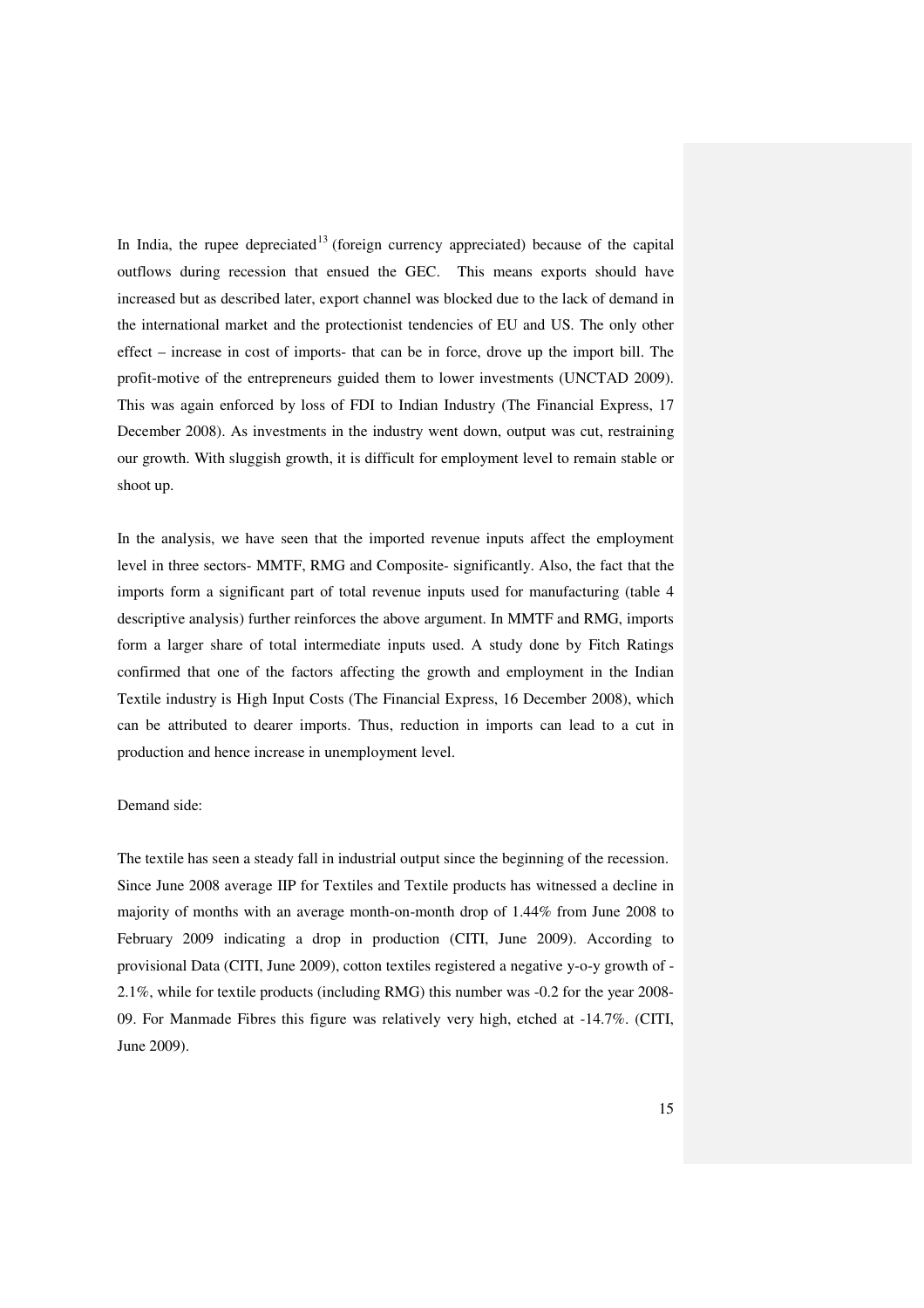To analyze the effect of recession on employment, first, we examine the direct impact of a fall in exports. Growth of Indian T&C exports stagnated during Apr–Dec 2008 as compared to a growth of 15% y-o-y in FY08. During Apr–Dec 2008, garment exports grew by 7% (y-o-y) as against a growth of 9% (y-o-y) in FY08 whereas Textile exports declined by  $4\%$  (y-o-y) as against a growth of  $21\%$  (y-o-y) in FY08. Decline in exports was observed in all major categories of T&C industry during Aug–Dec2008. There is ample evidence, therefore, that textile exports were directly affected by the recession. In light of this, we examine the direct and indirect effect of exports.

While the ratio analysis does not point to a definite positive linkage between exports and employment, comparing 1998-99 and 2006-07, we find an explicit overall increase in employment per unit export. Thus, in recent times employment has shown a greater dependency on exports. However, as said earlier, this does not represent a trend. From the quantitative analysis, we find that exports do not have a significant effect on employment. While the effect is seen to be positive over the period considered, there is no evidence of a very strong linkage because even values are statistically significant elasticity values are low.

However, we do find a strong positive connection between output and employment. Thus, we cannot negate the indirect impact of exports. As seen in the descriptive analysis, exports do account for a considerable proportion of turnover, especially in case of RMG, and of a somewhat lower magnitude in case of MMTF. Though the ratio is relatively small in other sectors and hovers around 10-15% (for the latter period), it must be noted that exports contribute to only 15% of India's GDP. Thus the dependence of output on exports for the textile industry cannot be de-emphasized. While the exact impact of exports through a change in output can only be discerned by defining an output function, the sizeable magnitudes of the export output ratios do point to a possibility of a significant embedded effect. Linking this with the findings of the quantitative analysis, we can certainly say that employment shows a strong positive variation with output. The regression analysis reveals relatively high and very significant elasticity values. Thus the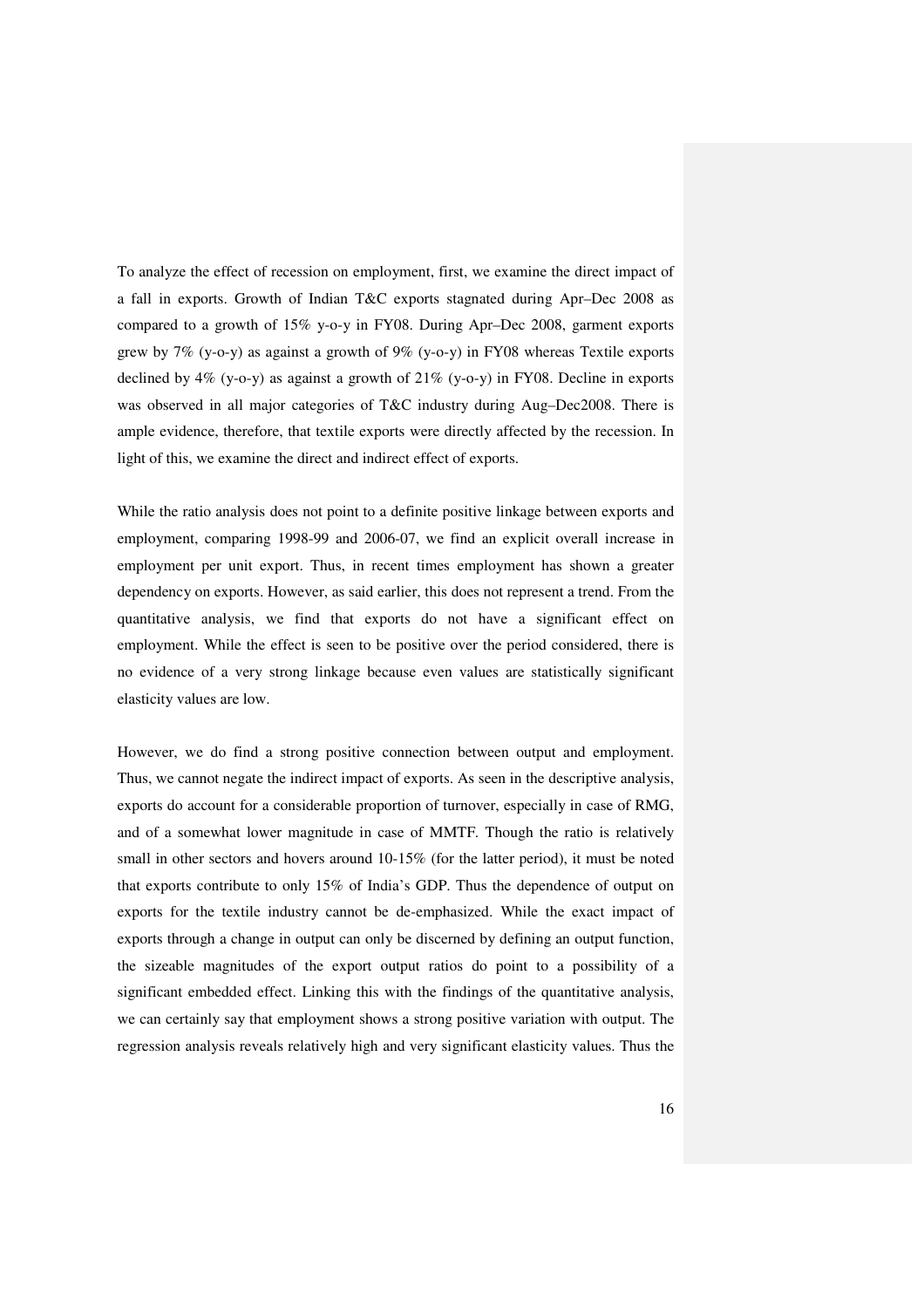overall scenario implies that a reduction in growth rates will have a severe effect on employment levels. In the cases of MMTF, Weaving and RMG, specifically, a 1% decrease in output is expected to lead to a more than 0.75% decrease in employment. While this value is much higher in the composite mills sector (pegged at 1.6%), the sector does not have a very high level of exports.

The last aspect of our framework, the fall in domestic demand on account of fall in incomes and its consequent impact on employment has not been analyzed in great detail in this study. Nonetheless, the very fact that a fall in output has a significant negative effect on employment levels goes on to indicate that if there were to be a fall in domestic demand, it will have serious consequences for employment.<sup>14</sup>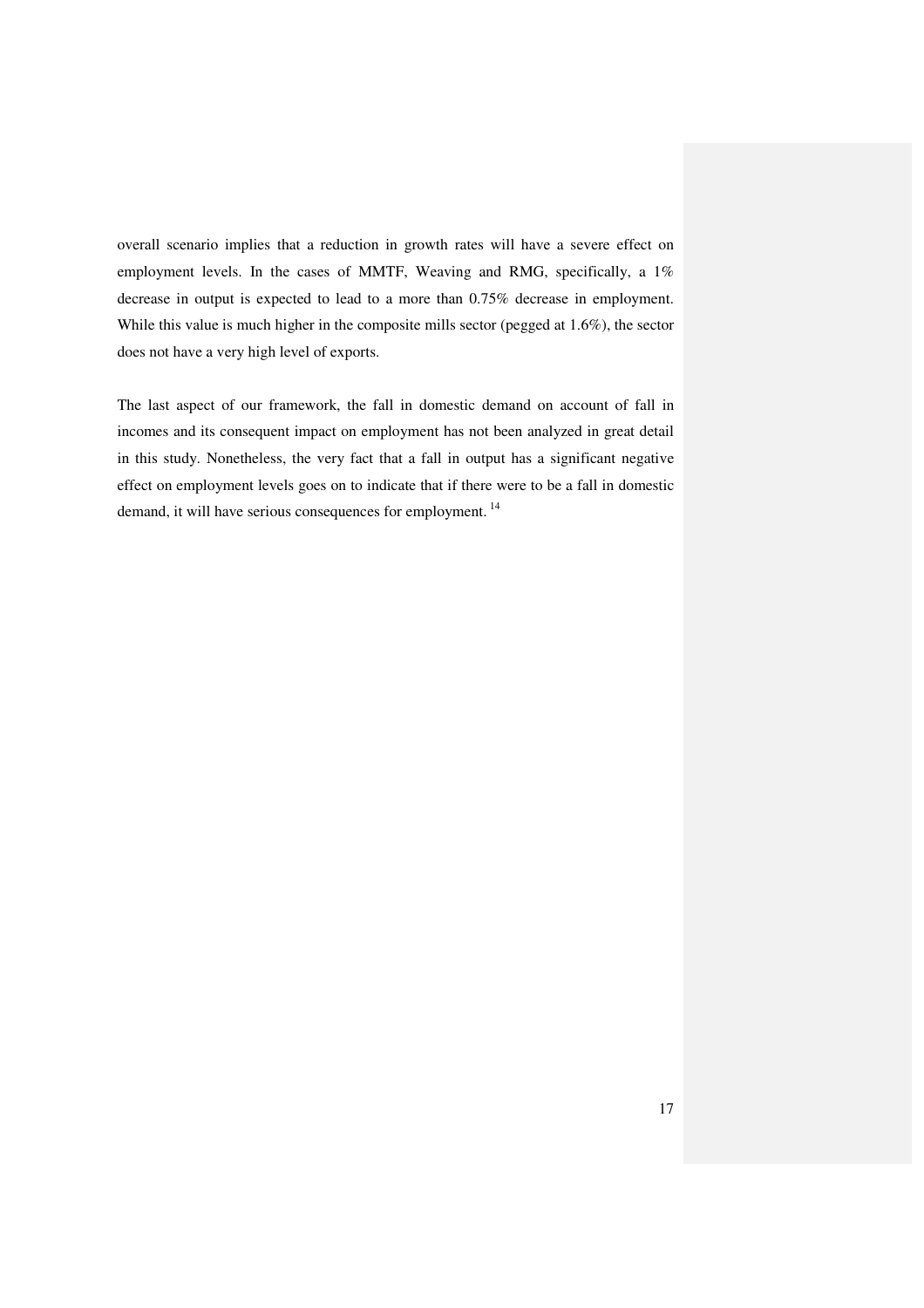#### **4. Conclusion**

In the study we have tried to identify the pertinent channels through which the employment in Indian textiles has been affected. The industry does not display a lot of dependence on the imported capital inputs; however, linkages may be traced between output and imported revenue inputs. We established a clear connection between employment and output. Also, we tried to establish a direct link between the exports and employment and found it to be not so significant. We have indicated a possible channel of the impact from supply side. However, it should be noted that the most significant impact of the economic slowdown has been felt through the indirect effect of exports that has led to a fall in output.

Based on the results of our analysis, following policy recommendations can be made:

The policy to boost up the textile industry from recession must have two guiding principles. It should be *compensatory* – to help the dislodged regain the former standing. These are largely short-term measures. Simultaneously, however, *preventive or precautionary* measures must also be put into place so that the industry is in a better spot to handle any downturns in the future.

• **Compensatory measures:** The employment has dipped on account of the fall in export led demand. Thus, it is imperative that alternatives to this must be found. Arguably, domestic demand should be promoted to a level where it not only augments exports but also offsets a fall in them. To stabilize the economy from the well-being standpoint, the Government must actively put social safety nets into place. The labour markets must be made a part of the macroeconomic financial stabilization schemes. Also, the authorities must look at other industries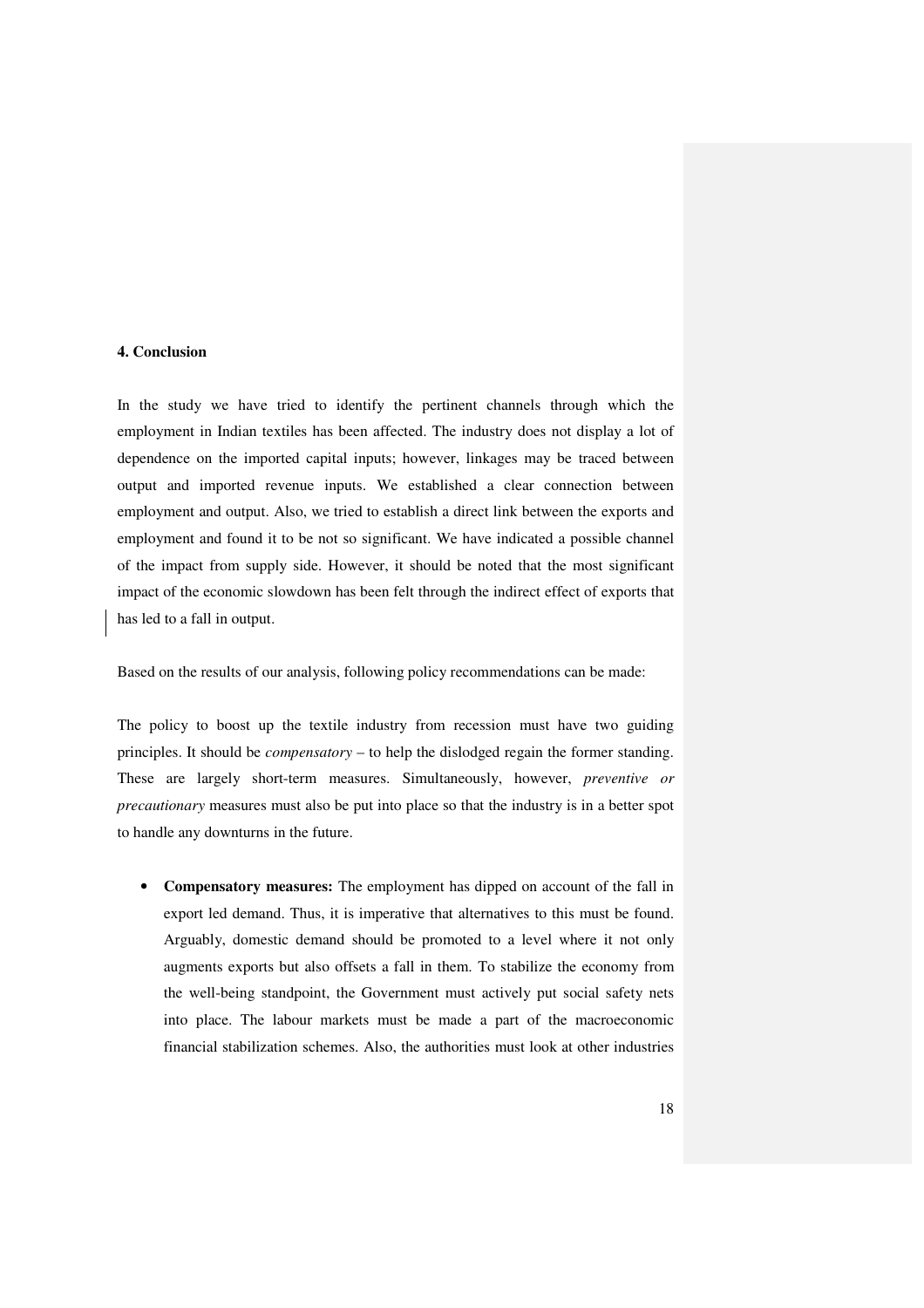that continue to enjoy a healthy demand for the prospect of absorbing the displaced labour force. From the supply side, the government must bring down the cost of inputs, especially imported inputs by reducing the tariffs (for instance, these are really high on MMTF intermediates), so the output levels may be reinforced.

• **Preventive measures:** The industry must try and diversify – at the level of its export composition as well as its export markets. It is important for the industry to try and find newer markets and avoid concentration in a few so as to reduce the concentration of risk. Moreover, never measures of financing should also be put into place. Measures must be taken to setup a backup in case one branch of investment (in this case, FDIs) fails. More importantly, a greater emphasis must be laid on long-term investment of human capital. It is important to lay stress on the training and health of workers so that they may be better prepared to face such exigencies. Schemes of cooperation between Government, Employer and employees must be devised and put into practice so as to reduce the shock value of such economic downturns on both the employer and the employee. These measures will not only provide a financial backing to the workers in times of distress, they will also make them more self-reliant and flexible in adverse economic phases.

The aim, therefore, should not be only to restore the situation to the pre-recession scenario but, in fact, to bolster growth as well as well being to previously unattained levels.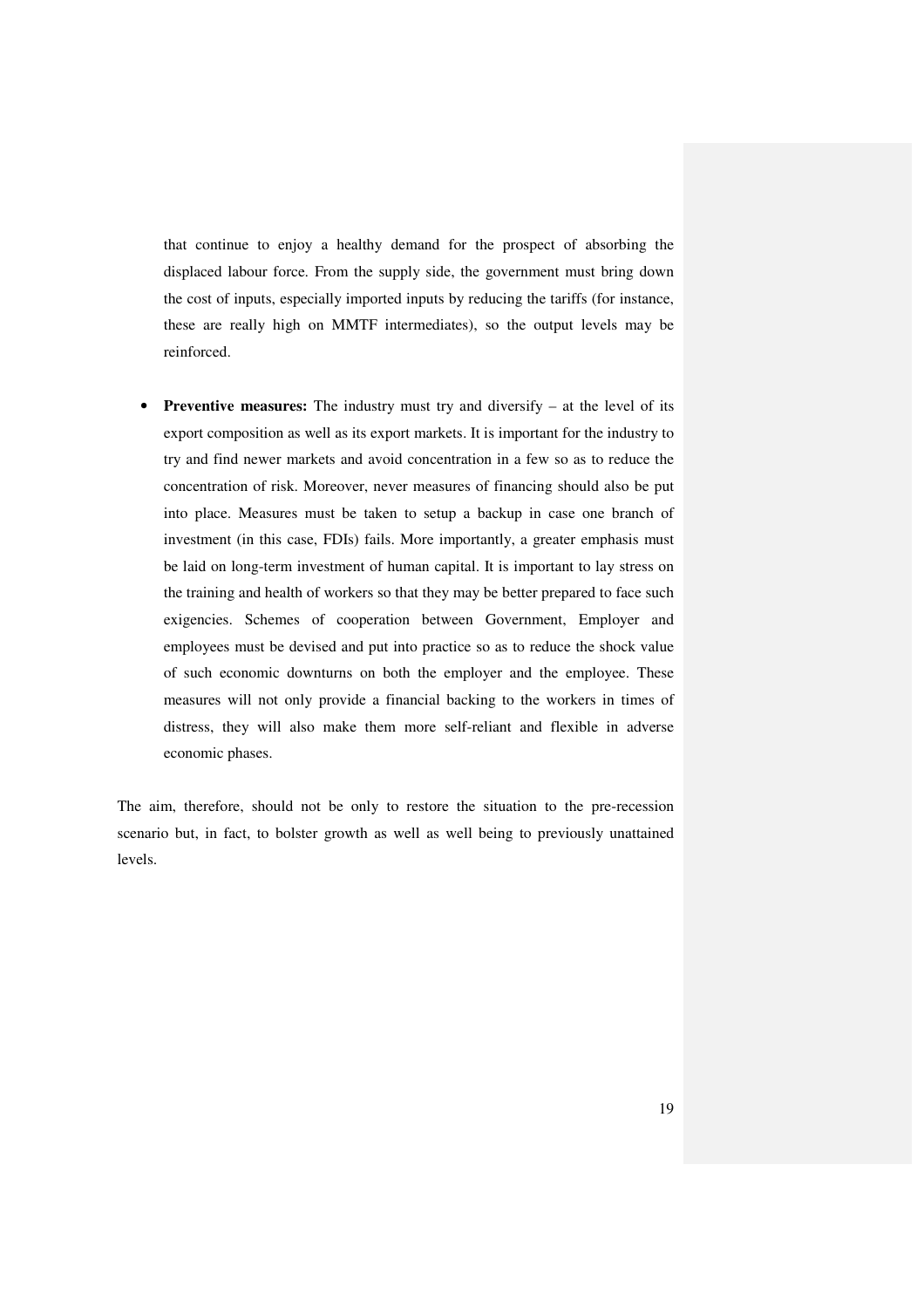#### **References:**

Ahluwalia, I J (1985): *Industrial Growth in India*, Oxford University Press, Delhi.

Banerjee, A (1975): *Capital Intensity and Productivity in Indian Industry*, Macmillan, Delhi.

Bhavani, T A and Suresh D Tendulkar (2000): "Determinants of Firm-level Export Performance: A Case Study of Indian Textile Garments and Apparel Industry". http://www.cdedse.org/pdf/work81.pdf

Chandra, Pankaj (2006): "The Textile and Apparel Industry in India", in Kaushik Basu (ed.) *The Oxford Companion to Economics in India,* Oxford University Press.

CITI (June 2009): *Study on Impact of Economic slowdown on Indian Textile and Clothing Industry*. http://www.citiindia.com/pop3.asp

Goldar, B N (1986): *Productivity Growth in Indian Industry*, Allied Publishers, New Delhi.

Hashim, B R and M M Dadi (1973): *Capital Output Relation in Indian Manufacturing*, MS University of Baroda, Baroda.

Hashim, Danish A (2005): "Post MFA- Making the Textile and Garment Industry Competitive", *Economic and Political Weekly*, Vol. XL No. 2, January 8-14, 2005. p. 117-127

"Indian Textiles", *India 2009*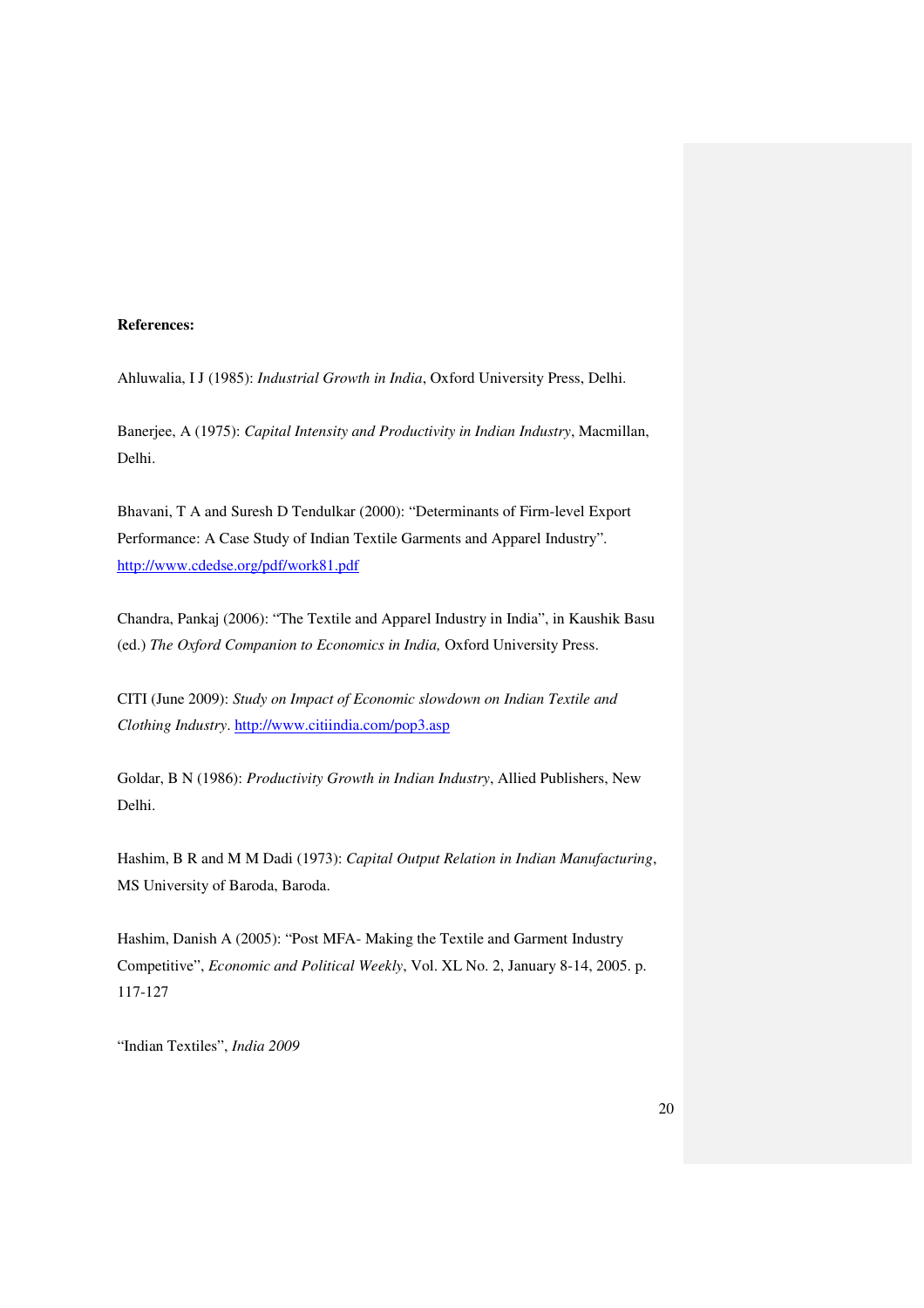Ministry of Labour & Employment (Government of India), Labour Bureau, Chandigarh, (May 2009): *Report on Effect of Economic Slowdown on Employment in India (January – March 2009)*.

Ministry of Textiles (Government of India): *TECHNO textiles*, Annual Report 2007-08

Sauernheimer K (1986): "Tariffs, Imported Inputs and Employment", *Economica*, New Series, Vol. 53, No. 211 (Aug., 1986), pp. 393-399

Srinivasan, K V (2008): "Updated Technology Crucial", *The Hindu Survey of Indian Industry, 2008* 

Tandon, A (2007): "Will a US slowdown impact India?" *The Economic Times*, 4 December 2007.

UNCTAD (2009): *Assessing the impact of the global financial and economic crisis on FDI flows,* Geneva

World Bank (2009): *Averting a Human Crisis During the Global Downturn: Policy Options from the World Bank's Human Development Network,* Conference Edition

"Composite textile mills face a rough weather, cloth production shrinks", *The Financial Express*, April 24, 2000.

 "FDI flows down 26% in October as big cos cut output, jobs due to slowdown", *The Financial Express*, 17<sup>th</sup> December, 2008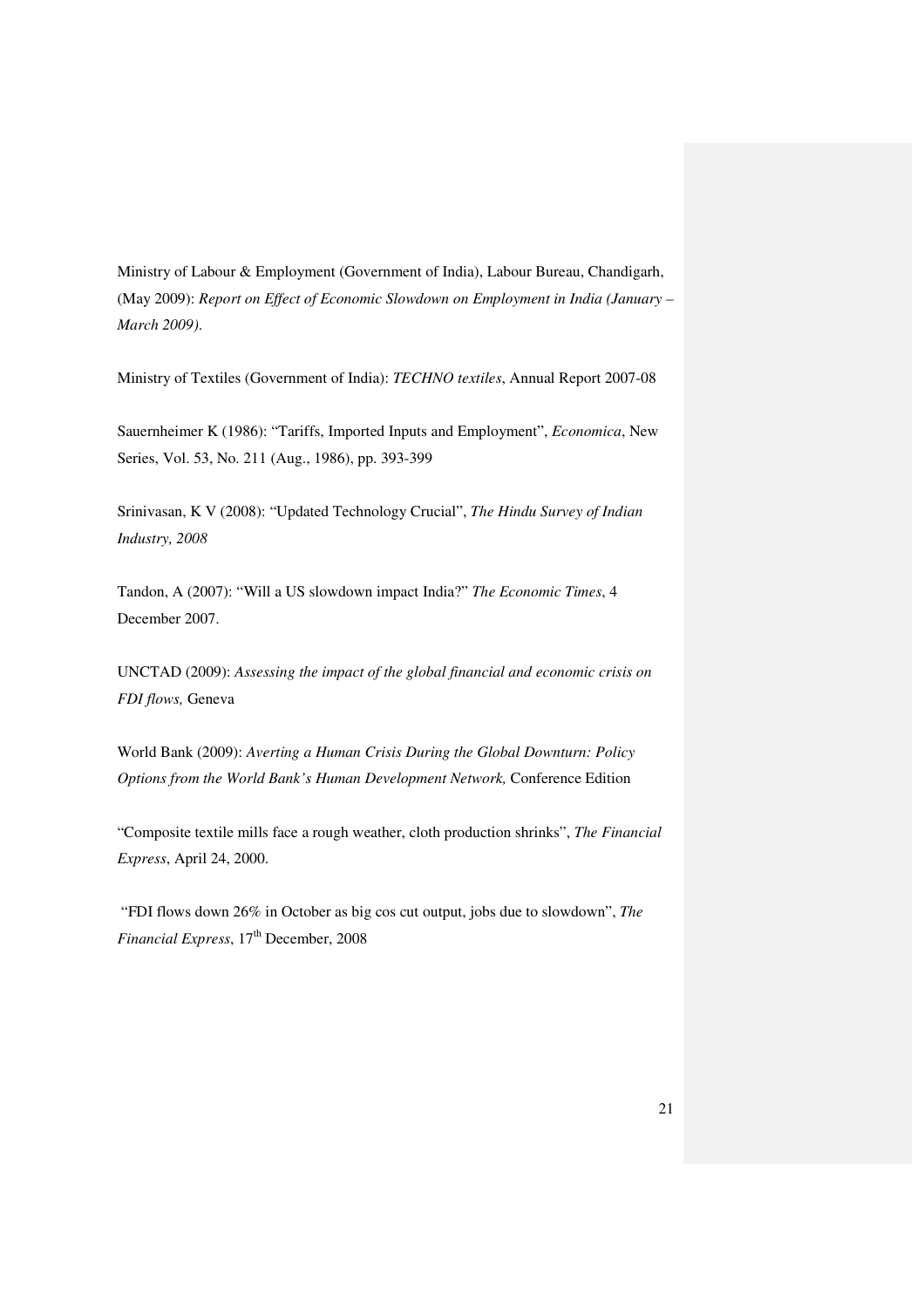#### **Notes**

(Total emoluments and Total workers employed were taken from the Annual Survey of Industries<br>(Total emoluments and Total workers employed were taken from the Annual Survey of Industries for respective years)

<sup>3</sup> Though revenue expenses in forex include commission, royalty, travel expenses etc, these were observed to have been negligible enough for us to take the entire block as a valid indicator for imported inputs.

<sup>4</sup> The total input cost was calculated by adding the expenditure components that were also a part of revenue expenses in forex.

<sup>5</sup> These unexpected results may be attributed to the lack of data for some firms. For calculating industry growth rates between 1998 and 2006, data was not available in some cases for the year 1998. To solve this, we calculated the exponential growth rate and then through forward interpolation, the missing value was calculated.

<sup>6</sup> For Composite Textile Mills, the trend may be true because this sector had been lagging. Also see: Financial Express, 24 April 2000.

 $7$  This is not exactly a production function as there are limitations in the data, viz. considering gross block as proxy for capital stock employed and turnover as proxy for output.<br>
<sup>8</sup> Coution: It may also be due to large number of explanatory veriables used

Caution: It may also be due to large number of explanatory variables used

<sup>9</sup> In the simplistic framework used, it is difficult to differentiate between the direct and indirect impact of exports on employment. The direct effect refers to the impact of exports on employment while controlling for output growth i.e. the partial elasticity of employment with respect to exports. The indirect effect enters the function through the impact of exports on growth itself. To decipher the indirect impact, a separate output function with several independent variables including exports needs to be estimated which would have cropped up more technical complexities. So, to retain simplicity, this has not been done and broad conclusions (that follow) have been made.

 $10$  Real Turnover = Real Domestic Consumption + Real Exports

<sup>11</sup> These inferences have been made in light of the following data limitations. Wage rates could be calculated only for the period 1998 to 2005, as ASI data was available only for these years. For the years before 1998 and after 2005, the wage rates had to be estimated by calculating the exponential growth rate and then through backward interpolation (from 1998) and forward extrapolation (from 2005). UVE&I figures were not available for the year 1998-1999. These were estimated by interpolation. Due to the use of different deflators for Gross Block and imported Capital Goods, Total Revenue Expenses and Revenue Expenses in Forex respectively, some of the figures on domestic capital and domestic inputs turned out to be negative which then have to be dropped as logarithmic transformation of a negative number cannot be carried out. Another limitation has been the use of gross block as a proxy for capital stock employed. Gross block does not take into account the deprecation of capital. This may lead to considerable differences between the estimated and the real value of capital. Ideally for economic analysis net capital stock should be used. Several studies have been done on the correct valuation of capital stock. For suggested methods of inventory valuation see Hashim and Dadi (1973), Banerji (1975), Ahluwalia (1985) and Goldar (1986).

<sup>12</sup> The other two channels are the financial channel and the confidence channel, as described by RBI Governer, D. Subbarao.

<sup>&</sup>lt;sup>1</sup> 10 firms under composite mills, 23 under MMTF, 18 under weaving, 12 under H&K and 16 under readymade.

 $2$  The wage rate was calculated by the following formula:

Total Emohments